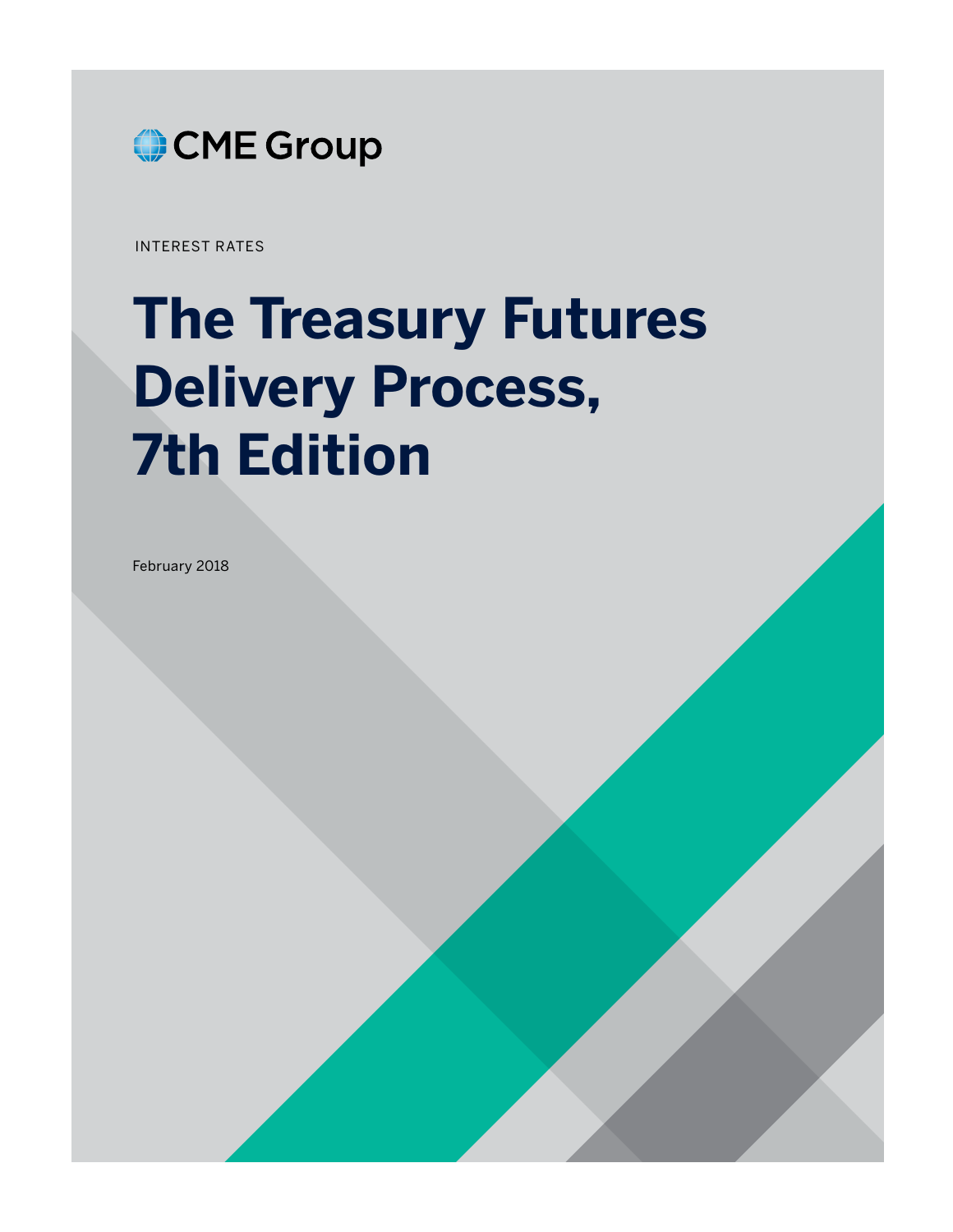# **THE TREASURY FUTURES DELIVERY PROCESS, 7TH EDITION**

February 2018

# **TABLE OF CONTENTS**

# **CONTRIBUTORS**

Christopher Bowen, Legal and Market Regulation Frederick Sturm, Research & Product Development Anthony Zangrilli, Client Development & Research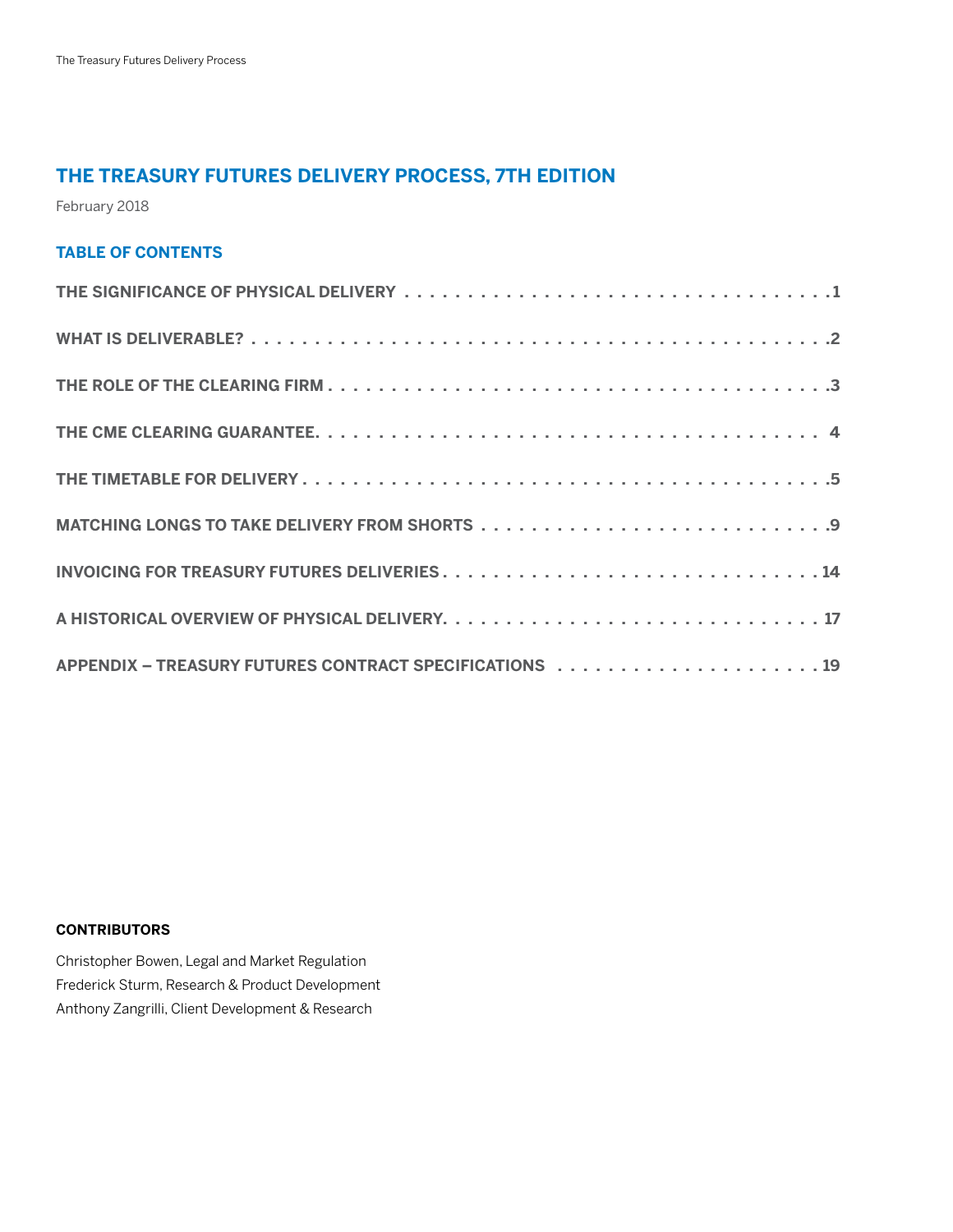<span id="page-2-0"></span>Treasury futures contracts are contracts for future sale and purchase of US Treasury bonds or notes. Anyone holding a position in an expiring Treasury futures contract during its delivery month must be prepared to fulfill the contractual obligation either to deliver or to take delivery of contract grade Treasury securities.

This note offers a practical introduction to the Treasury futures delivery mechanism.<sup>1</sup>

# **THE SIGNIFICANCE OF PHYSICAL DELIVERY**

Physical delivery is at once pivotal and rare. Pivotal, because the prospect of transfer via physical delivery forges a fast link between futures prices and cash market prices of contract grade notes and bonds. Rare, because the Treasury futures complex is neither intended nor organized to serve as a primary marketplace for transfer of Treasury securities ownership.

Hedgers – those who use Treasury futures chiefly to shed interest rate risk exposure rather than to acquire it – are

seldom interested in using futures as a means of transacting Treasury securities. For this reason, hedgers typically liquidate their outstanding futures positions before the contracts enter their delivery cycle.

Most such liquidations are rolled. That is, trades to liquidate exposures in expiring contracts are combined with trades to initiate corresponding new positions in contracts for the next (deferred) delivery month. For example, a market participant who holds a long position in expiring futures for June delivery, and who wants to maintain the futures exposure instead of taking the position to delivery, can roll by selling her June contract holdings while simultaneously establishing a new long position in futures for September delivery, equivalent in scale to the liquidated June futures position. Rolling is so prevalent that only a small share of Treasury futures held by market participants go to physical delivery, historically around 2.6 percent. (See Exhibit 1 and, for more information, A Historical Overview of Physical Delivery on page 17.)

# **Exhibit 1 – The Scale of Treasury Futures Deliveries and Delivery Activity, 1991-2017**

For Long-Term Bond (UB) futures, median value for delivery months from Mar 2010 through Dec 2017, inclusive. For all other futures contracts, median values for delivery months from Mar 1991 through Dec 2017, inclusive.

| <b>Futures Contract (CME Globex Product Code)</b>                  | <b>Physical Deliveries as Percent of Mature Open Interest</b> |
|--------------------------------------------------------------------|---------------------------------------------------------------|
| Long-Term Bond (UB)                                                | 0.9                                                           |
| <b>Bond (ZB)</b>                                                   | 1.6                                                           |
| Long-Term $(6 \frac{1}{2} \text{ to } 10\text{-Year})$ Note $(ZN)$ | 2.1                                                           |
| Intermediate-Term (5-Year) Note (ZF)                               | 2.4                                                           |
| Short-Term (2-Year) Note (ZT)                                      | 3.5                                                           |
| <b>Total</b>                                                       | 2.6                                                           |

Note: The measure of activity shown here is physical deliveries in proportion to mature open interest. For a futures contract for a given delivery month, "physical deliveries" is simply the number of contracts that go to delivery, and "mature open interest" is the median daily level of open interest during the 42 exchange business days ("business days") ending on, and including, the contract's First Position Day, ie, the second business day before the first business day of the contract delivery month. (In effect "mature open interest" is the representative level of open interest in the contract during the two months immediately preceding its delivery month.) For UB futures, the data set comprises 32 delivery months. For each other futures product, the corresponding data set comprises 108 delivery months.

<sup>1</sup> All rules and procedures for Treasury futures contracts, including those for making or taking delivery, are established by the Board of Trade of the City of Chicago, Inc. ("CBOT" or "exchange"), one of four designated contract markets owned and operated by CME Group Inc., subject to regulation by the US Commodity Futures Trading Commission ("CFTC").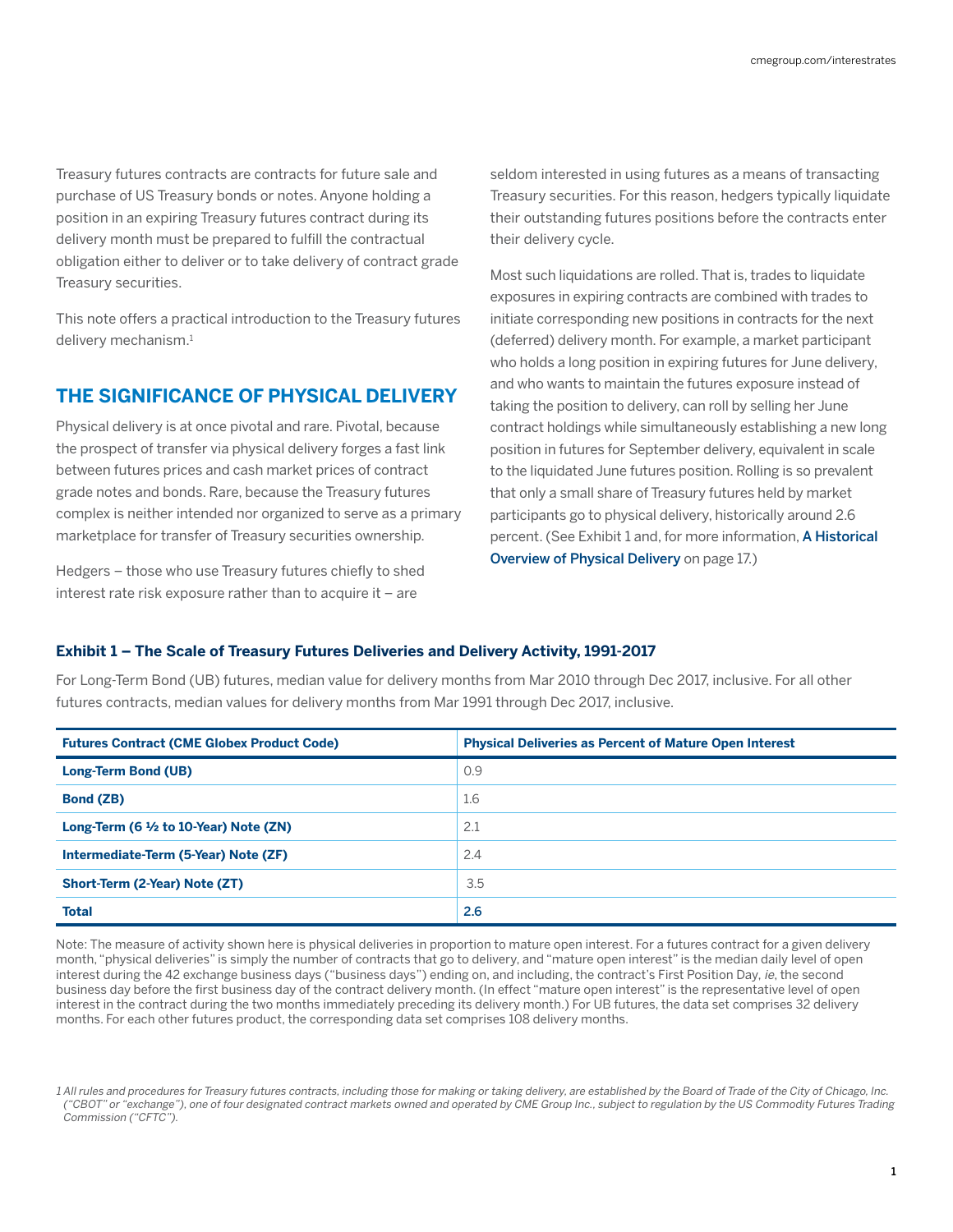# **WHAT IS DELIVERABLE?**

The terms and conditions of each Treasury futures contract specify its deliverable grade, ie, the securities that a short position holder is permitted to deliver at contract expiration for sale to a long position holder. All such deliverable grade securities are fixed-principal notes or bonds issued by the US Department of the Treasury, paying fixed semi-annual coupon interest.2

Any Treasury security may be tendered for delivery in fulfillment of an expiring contract, provided that it meets the contract's criteria for delivery suitability. Typically, several securities are eligible. From one contract delivery month to the next, their number may vary, depending on the frequency and pattern of issuance by the US Treasury. Criteria for delivery eligibility are summarized in Exhibit 2 and in Appendix -Treasury Futures Contract Specifications on page 19.3

| <b>Futures Contract</b><br><b>(CME Globex Product Code)</b> | <b>Contract Size (\$ Face Value)</b> | <b>Deliverable Grade</b>                                                                                                                                                   | <b>CBOT Rulebook Chapter</b> |
|-------------------------------------------------------------|--------------------------------------|----------------------------------------------------------------------------------------------------------------------------------------------------------------------------|------------------------------|
| <b>Long-Term "Ultra" Bond (UB)</b>                          | 100.000                              | Treasury bonds. Remaining term to<br>maturity: at least 25 years.                                                                                                          | 40                           |
| <b>Bond (ZB)</b>                                            | 100,000                              | Treasury bonds. Remaining term to<br>maturity: at least 15 years and less than 25<br>years.                                                                                | 18                           |
| "Ultra" 10-Year Note (TN)                                   | 100,000                              | Treasury notes. Remaining term to<br>maturity: at least 9 years 5 months and not<br>more than 10 years.                                                                    | 26                           |
| <b>Long-Term</b><br>$(6 \frac{1}{2}$ to 10-Year) Note (ZN)  | 100,000                              | Treasury notes. Remaining term to<br>maturity: at least 6 years 6 months and not<br>more than 10 years.                                                                    | 19                           |
| <b>Intermediate-Term</b><br>(5-Year) Note (ZF)              | 100,000                              | 20<br>Treasury notes. Original term to maturity:<br>not more than 5 years 3 months.<br>Remaining term to maturity: at least 4<br>years 2 months.                           |                              |
| 3-Year Note (Z3N)                                           | 200,000                              | 39<br>Treasury notes. Original term to maturity:<br>not more than 5 years 3 months. Remaining<br>term to maturity: at least 2 years 9 months<br>and not more than 3 years. |                              |
| <b>Short-Term</b><br>(2-Year) Note (ZT)                     | 200,000                              | Treasury notes. Original term to maturity:<br>not more than 5 years 3 months.<br>Remaining term to maturity: at least 1 year<br>9 months and not more than 2 years.        | 21                           |

# **Exhibit 2 – Deliverable Grades for Treasury Futures**

2 Because delivery eligibility is limited to fixed-principal notes or bonds, the contract deliverable grade excludes Treasury Inflation Protected Securities ("TIPS"). Similarly, because delivery-eligible notes or bonds must pay fixed coupon interest, the contract deliverable grade excludes Treasury Floating Rate Notes.

 All securities eligible for delivery are obligations of the US Treasury Department, backed by its full faith and credit. The same guarantee does not apply to Treasury futures contracts, because they are not obligations of the US Treasury Department.

3 For any Treasury futures contract, the definitive statement of terms and conditions is found in the corresponding chapter of the CBOT Rulebook, available at: <http://www.cmegroup.com/rulebook/CBOT/>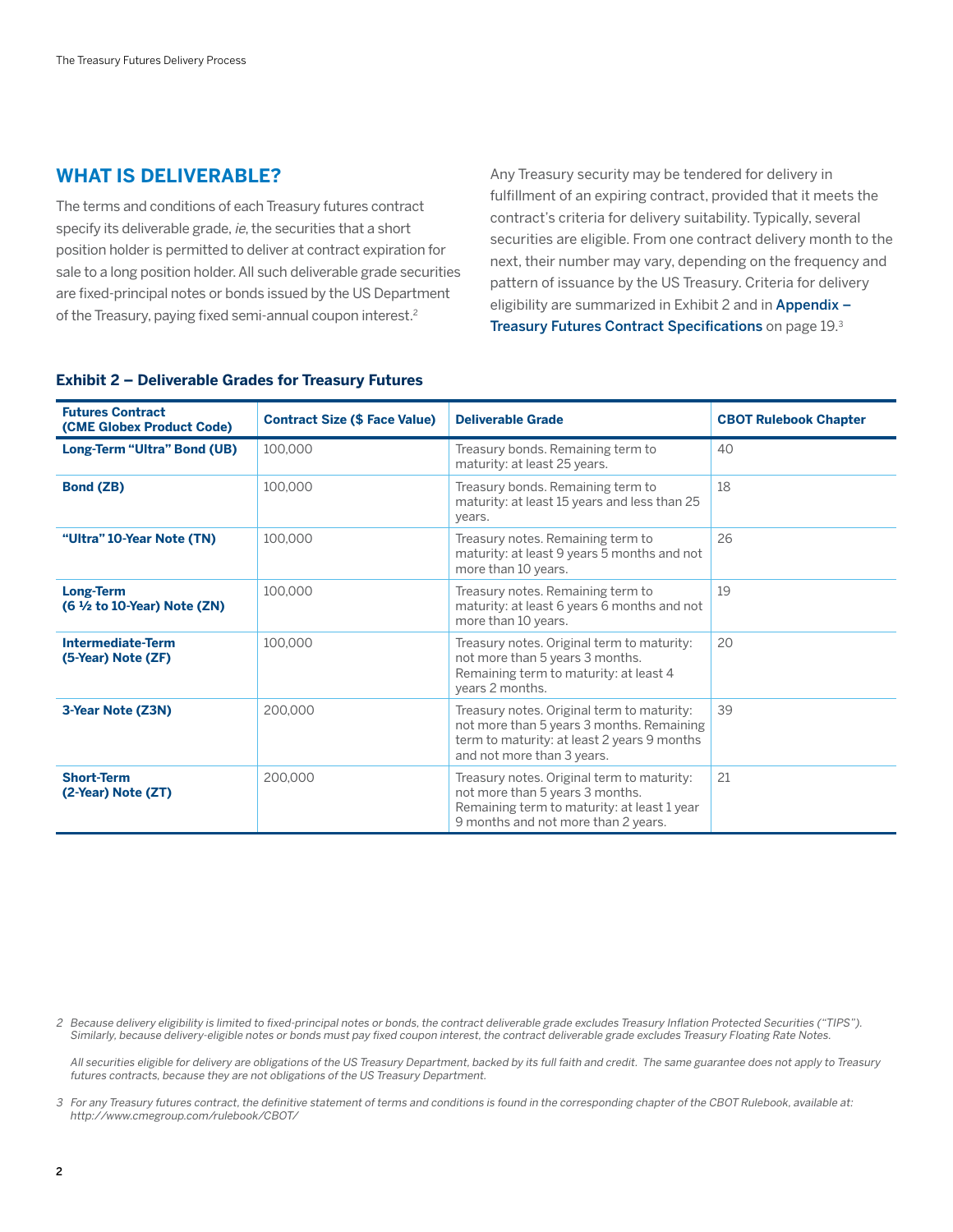# <span id="page-4-0"></span>**THE ROLE OF THE CLEARING FIRM**

The exchange clearing house, CME Clearing, is solely responsible for processing Treasury futures contract deliveries.4 The physical delivery process takes three exchange business days ("business days") to accomplish, ensuring adequate time for the participants — the futures seller making delivery, the futures buyer taking delivery, their respective clearing firms, and CME Clearing — to make necessary notifications and arrangements.

Adherence to this three-day timetable is critical. Unlike settlement practices in the cash government securities market, the Treasury futures delivery process does not support any failure-to-deliver capability. Any failure to meet delivery obligations in complete accord with contract terms and all other applicable exchange rules and procedures can result in significant economic and regulatory penalties, both to the failing party and to the failing party's clearing firm.<sup>5</sup>

CME Clearing member firms play a central role in the process, because deliveries are facilitated by and occur between clearing firms, acting as agents for those who hold accounts with them. Contract deliveries do not occur directly between account holders themselves.

Each clearing firm is responsible to the exchange and to CME Clearing for guaranteeing the performance of its account holders in meeting the obligations of delivery, in at least three ways:

(1) Prior to the last day of trading in an expiring Treasury futures contract, each clearing firm must ensure that each account on its books who holds an open position in the contract is capable of participating in physical delivery. Absent satisfactory assurance from an account owner, the clearing firm is responsible for orderly liquidation of the account owner's open position prior to termination of trading in the contract.6

- (2) The short clearing firm, ie, the clearing firm making delivery on a short position, is responsible (a) for ascertaining that the account holders who are the ultimate owners of the short position have furnished deliverable grade Treasury securities on time and in sufficient quantity to meet contract requirements and (b) for distributing to those account holders the monies it receives in payment for the securities it delivers.
- (3) The long clearing firm, ie, the clearing firm taking delivery on a long futures position, is responsible (a) for assigning Treasury securities it receives in delivery to the account holders who are the ultimate owners of the long contract position and (b) for collecting from those account holders the monies required to pay the invoice amounts for the securities delivered.

If an account holder fails to fulfill her obligations in a Treasury futures contract delivery, the account holder's clearing firm is itself financially responsible to CME Clearing.

Well-managed clearing firms typically take extra precaution to ensure their fulfillment. For example, although no regulation nor exchange rule requires it  $-$  and although the timetable for physical delivery does not strictly necessitate it (see The **Timetable for Delivery** on page  $5$ )  $-$  many clearing firms require that any account holder planning to make delivery on a short futures position must have the requisite quantity of deliverable grade securities in hand (ie, "in the box") prior to declaring intent to deliver.

6 See Rule 716 for Duties of Clearing Members, op cit.

<sup>4</sup> CME Clearing is a division of Chicago Mercantile Exchange Inc. ("CME"), one of four designated contract markets owned and operated by CME Group Inc. CME Clearing is a derivatives clearing organization registered with and subject to regulation by the CFTC.

<sup>5</sup> See Rule 714 for Failure to Deliver and Rule 715 for Failure to Accept Delivery or Remit Full Payment, CBOT Rulebook Chapter 7, available at: <http://www.cmegroup.com/rulebook/CBOT/I/7/7.pdf>.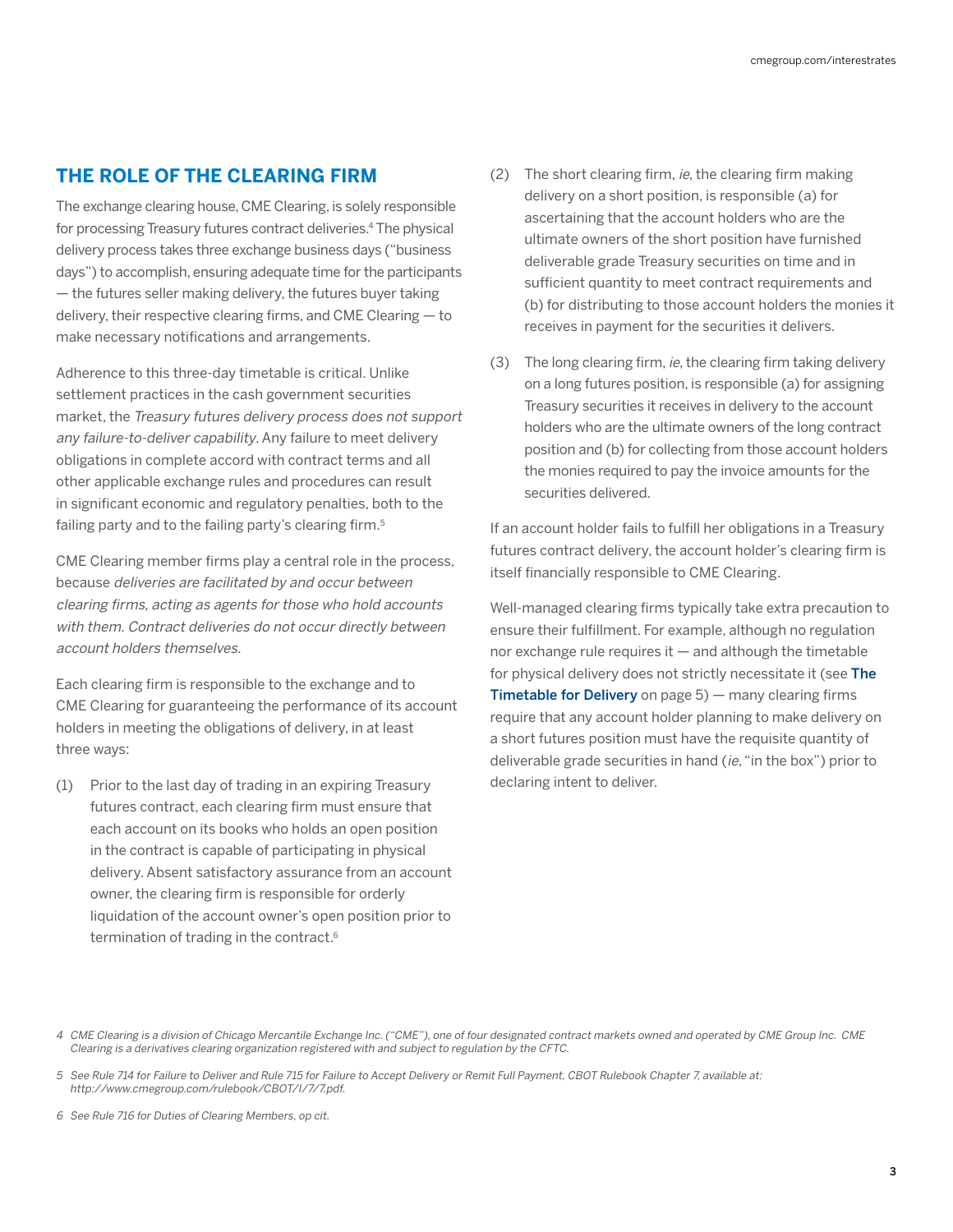# <span id="page-5-0"></span>**THE CME CLEARING GUARANTEE**

If a clearing member firm fails to guarantee the performance of an account that has defaulted on a delivery, then CME Clearing has procedures in place to maintain the integrity of the delivery process.<sup>7</sup>

Where a long clearing firm whom CME Clearing has assigned to take delivery fails to do so, or fails to make timely payment in delivery, the short clearing firm tendering such delivery should immediately notify CME Clearing, which shall debit the account of the long clearing member by an amount sufficient to complete the delivery.<sup>8</sup>

### **Limits upon the Guarantee9**

If a clearing member fails to fulfill its delivery obligations in respect of a Treasury futures contract, the sole obligation of CME Clearing "is to pay reasonable damages proximately caused by the delivery obligation failure…"

CME Clearing's payments for "reasonable damages" expressly exclude all of the following:

- Payment for any damages greater than the difference between the delivery price of the specific Treasury security and the reasonable market price of such security at the time that delivery would have been contractually required.
- Making or taking delivery of the actual Treasury security.
- Payment for any damages relating to the accuracy, genuineness, completeness, or acceptability of certificates, instruments, or other similar documents.
- Payment for any damages relating to the failure or insolvency of banks, depositories, warehouses, or similar organizations or entities that may be involved with a delivery.

# **Related Responsibilities on the Part of Clearing Firms**

The CME Clearing guarantee entails requirements for clearing firms to make timely notification and timely remedy:

- Notification CME Clearing has no obligation or liability to any clearing member (or any other person) relating to a failure to fulfill a Treasury futures delivery obligation, unless the non-defaulting clearing member notifies CME Clearing of such failure as soon as possible, but in no event later than 60 minutes after the time the delivery obligation was to have been fulfilled.
- Remedy Any contract delivery obligation that one clearing member fails to fulfill to another clearing member shall be deemed an obligation of the defaulting clearing member to CME Clearing. Any such obligation must be fulfilled to CME Clearing within 60 minutes of the time it was required to be fulfilled to the non-defaulting clearing member.

<sup>7</sup> The authoritative statement of CME Clearing's guarantee, as it applies to Treasury futures, is set forth in Chapter 7 of the CBOT Rulebook.

<sup>8</sup> See Rule 715 for Failure to Accept Delivery or Remit Full Payment, op cit.

<sup>9</sup> See Rule 714 for Failure to Deliver, op cit.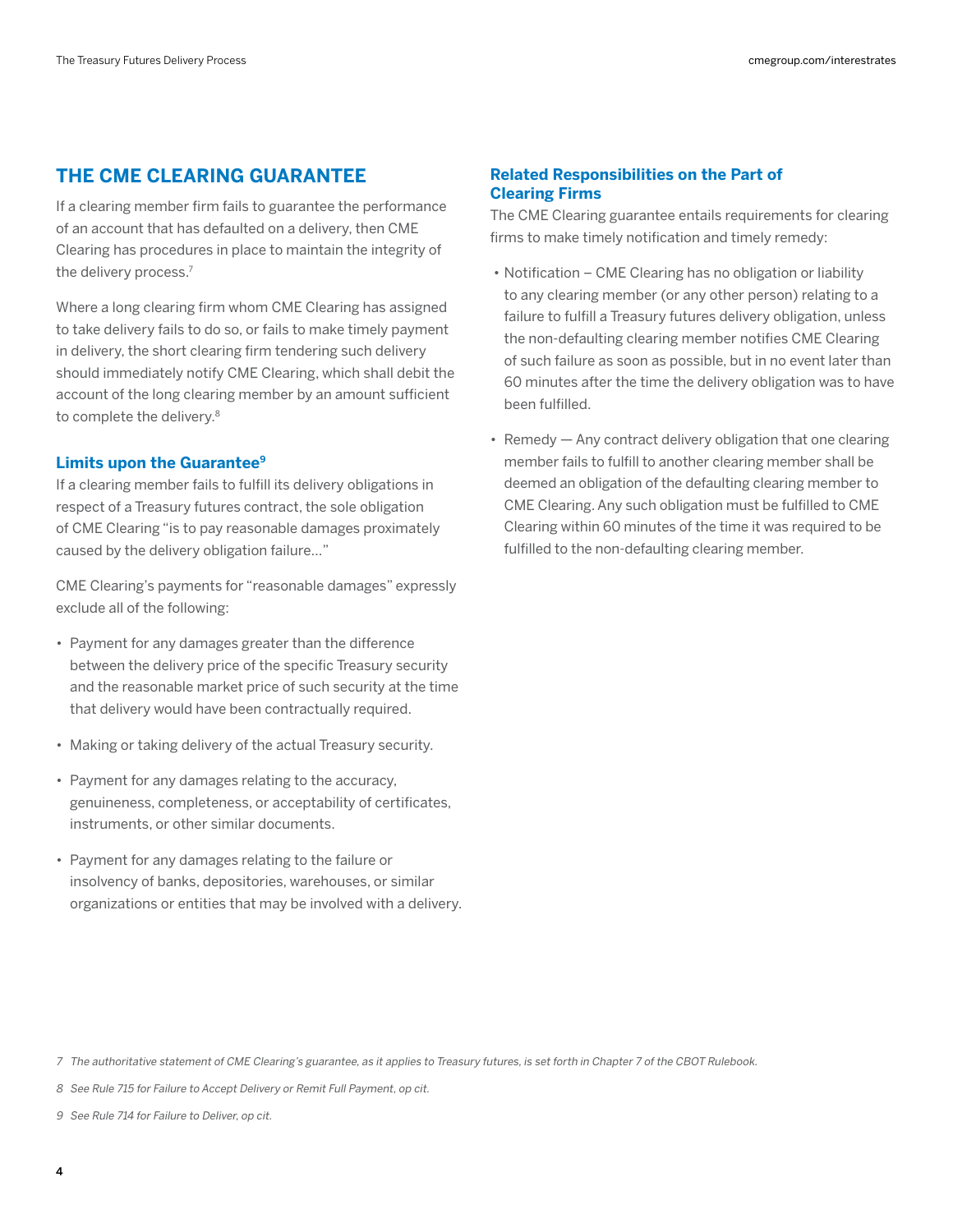# <span id="page-6-0"></span>**THE TIMETABLE FOR DELIVERY**

The process of delivery on an expiring futures contract arises from the interaction of two distinct but complementary functions: (a) the clearing firm's declaration of long positions and (b) the clearing firm's declaration of intent to deliver on short positions and subsequent fulfillment of delivery.

### **Declaration of Long Positions<sup>10</sup>**

Before the delivery process can begin, each clearing firm must declare to CME Clearing the long positions in the expiring

contract held by its accounts. This occurs initially on First Position Day, two business days before the first business day of the expiring contract's delivery month. On each day thereafter until the end of the contract delivery month, no later than 8:00 pm Chicago time, each clearing firm is required to report to CME Clearing all open long positions in the expiring contract. The open long positions that the clearing firm reports must be ordered by vintage date (the date on which each position was initially established) and aggregated by the origin of their ultimate owners (where "origin" denotes either customer accounts or house accounts).

**Example:** A clearing firm carries accounts who have entered into long positions in June 2016 Treasury 10-Year Treasury Note (TN) futures on two dates –

| <b>Fri, 1 April 2016</b> | 8 customer accounts 2 house accounts                   |  |
|--------------------------|--------------------------------------------------------|--|
|                          | Fri, 15 April 2016 5 customer accounts 1 house account |  |

On Friday, 27 May 2016, the First Position Day for June 2016 contract deliveries, the clearing firm must report to CME Clearing two position statistics for the 1 April vintage date: "customer", the total number of TN contracts bought and held by the eight customer accounts; and "house", the total number of TN contracts bought and held in the two house accounts. The clearing firm also reports two position statistics for the 15 April vintage date: "customer", the sum of contracts bought and held by the five customer accounts; and "house", contracts bought and held in one house account.

# **The Delivery Timetable — Declaration of Intention to Deliver, and Delivery, on Short Positions**

Each Treasury futures contract delivery is accomplished through a three-day process in which

(1) a short clearing firm notifies CME Clearing of a short position holder's intention to make delivery, whereupon CME Clearing matches the short clearing firm to a long clearing firm who becomes obligated to accept delivery, (2) the two clearing firms exchange information as to the Treasury securities that will be delivered by the short clearing firm and the invoice amounts that will be paid by the long clearing firm, and (3) the delivery is fulfilled.

Much of what makes the process financially interesting, especially for cash-futures arbitrage, concerns when and with what the short position holder opts to fulfill delivery.

### **Timing of Delivery**

The owner of a short position in an expiring futures contract holds the right to decide when to deliver, provided that she makes delivery during the interval between the first delivery day and the last delivery day defined by the contract terms.

#### **Quality of Delivery**

The owner of a short position in an expiring futures contract also holds the right to choose which Treasury issue she will deliver. Provided that the issue meets contract standards for delivery eligibility, the long clearing firm assigned to take delivery must accept the short position holder's selection, as delivered by the short clearing firm.

At any given moment prior to futures contract expiration, some deliverable grade issues will be more economical than others for a short position holder to acquire in order to deliver.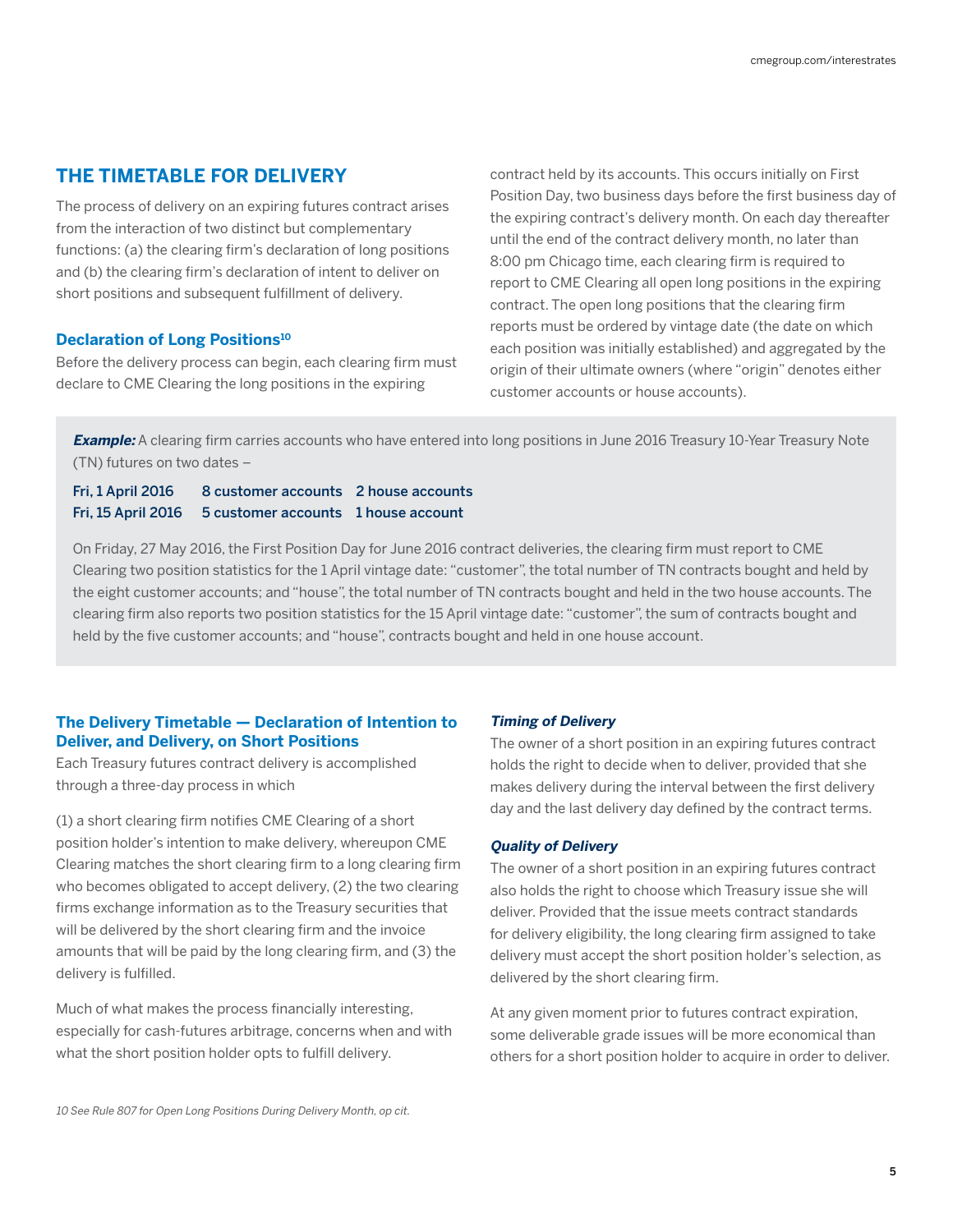Market participants thus tend to track the price movements and the availability of the cheapest to deliver ("CTD") issue – the contract grade issue that is least expensive to purchase for making delivery – as well as the price movements and availability of other delivery-eligible issues that appear likely to come into play as close alternatives to the CTD issue.

For a given Treasury futures contract, CTD status may pass from one delivery-eligible Treasury security to another, especially in volatile market conditions. Irrespective of how quickly or slowly CTD status migrates among the contract's deliverable issues, at any given moment the contract price tends to reflect (a) the prevailing prices of the deliverable grade issue(s) that market participants expect will play a material role in the delivery process, (b) the cost of financing ownership of any such issue(s) until the expected futures delivery date, and (c) the levels of volatility in (a) and (b).

Which deliverable grade issue is CTD (or second cheapest to deliver, or third CTD, and so on) depends entirely upon market forces. Although exchange rules define the Treasury securities that are eligible for delivery, at no point does the exchange name which issue is most economical, or "cheapest," or "best" to deliver.

The following paragraphs discuss each of the three steps. Exhibit 3 summarizes the process.

#### **Intention Day**

On the first day of the process, **Intention Day**, the owner of a short position in an expiring contract instructs her clearing firm that she intends to make delivery. The clearing firm must inform CME Clearing no later than 6:00 pm Chicago time.

For Long-Term Bond (UB) futures, conventional Bond (ZB) futures, 10-Year Note (TN) futures, or Long-Term Note (ZN) futures, a short clearing firm can declare intent to deliver at any time from the second business day prior to the delivery month (**First Intention Day**) through, and including, the second business day before the last business day of the delivery month (**Last Intention Day**).

For Intermediate-Term Note (ZF) futures, 3-Year Note (Z3N) futures, and Short-Term Note (ZT) futures, First Intention Day is the second business day prior to the first business day of

the delivery month. Last Intention Day is the first business day of the next following calendar month. (See Similarities and Differences among Contract Critical Dates on page 8.)

# For all Treasury futures, First Intention Day for short clearing firms coincides with First Position Day for long clearing firms.

CME Clearing then matches a long clearing firm (or firms) to the short clearing firm that has declared intention to deliver. (How this works is discussed in Matching Longs to Take Delivery from Shorts, on page 9.) By 10:00 pm Chicago time, both the short clearing firm and the long clearing firm(s) are notified, via electronically delivered assignment notice reports, of the parties to whom they've been matched. The same information is published around 10:00 pm Chicago time in the Exchange's Issues and Stops Report on **[cmegroup.com](http://cmegroup.com).** 

# **Notice Day**

On the second day — Notice of Intention Day, or simply **Notice Day** — the short clearing firm prepares an invoice for the long clearing firm(s) to whom it has been matched to make delivery, detailing the features of the Treasury securities that will be delivered, including CUSIP numbers, coupon rates, maturity dates, and the invoice amounts as determined on the basis of the appropriate futures contract price. (See **Invoicing for Treasury Futures Deliveries** on page 14.) Short clearing member firms must confirm all invoice details to CME Clearing by 2:00 pm Chicago time (or by 3:00 pm Chicago time on Last Notice Day, the business day following **Last Intention Day**). At 4:00 pm, CME Clearing runs all invoices and provides them to the long clearing firm(s) matched to take delivery from the short clearing firm making delivery.

By 4:00 pm Chicago time, the long clearing firm must provide the short clearing firm with delivery instructions (eg, name, address, and Fed wire and contact details) for the bank to which the Treasury securities will be delivered.

In fulfilling any single Treasury futures contract the short clearing firm must deliver \$100,000 face value (or \$200,000 face value in the case of ZT futures or Z3N futures) of one and only one Treasury issue.

Fractional delivery is not permitted. For example, the short position holder making delivery on an expiring ZB futures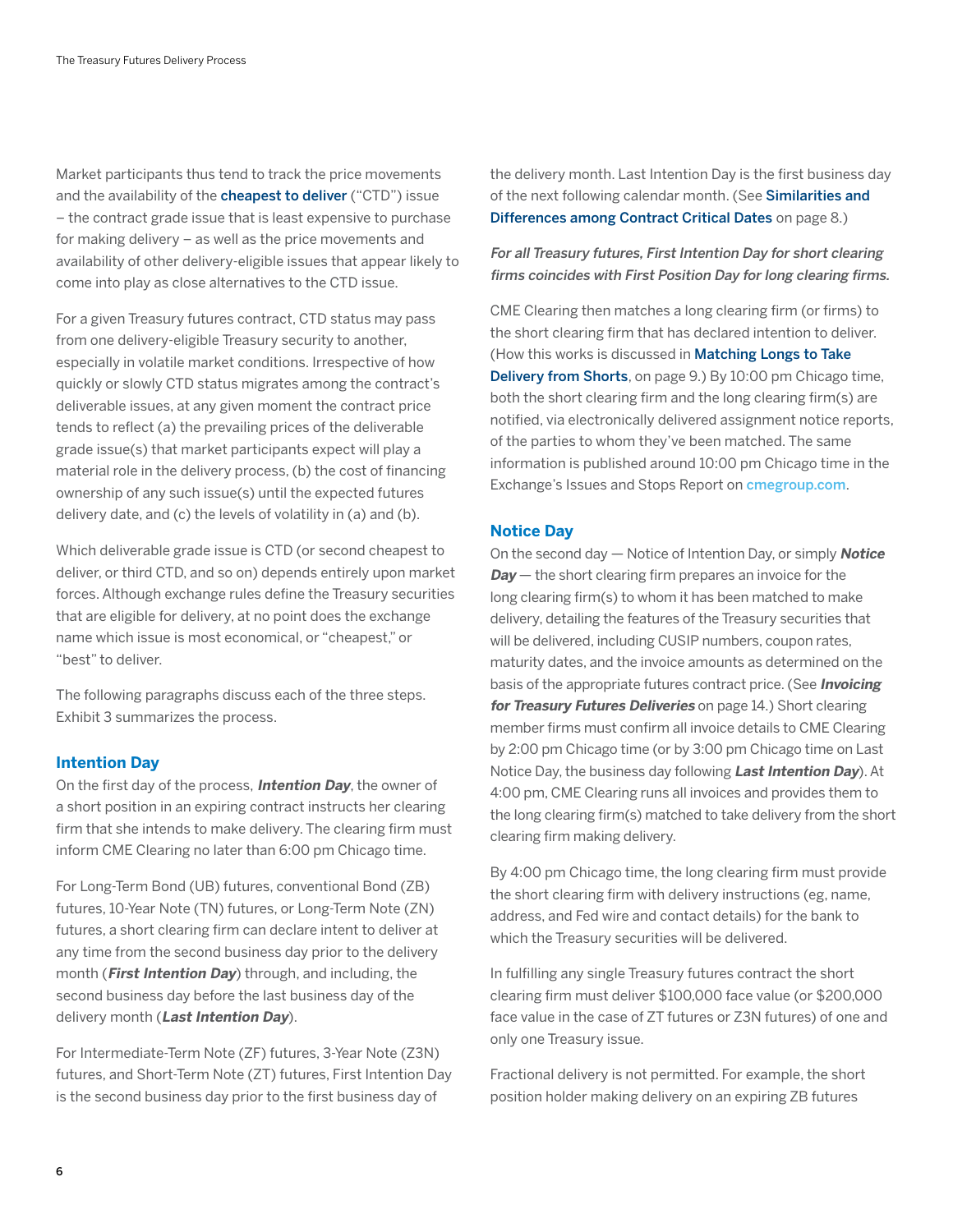contract cannot deliver a mixed portfolio of Treasury bonds comprising \$40,000 face value of one CUSIP and \$60,000 face value of another CUSIP.

However, a short position holder making delivery on several lots of an expiring contract may deliver different securities into different contract lots, provided that all such securities are deliverable grade. For example, a short delivering on 20 expiring ZF futures may use \$1.8 million face value of one Treasury note to fulfill 18 contracts and \$200,000 face value of another Treasury note to deliver into the remaining two contracts.

# **Delivery Day**

By 10:00 am Chicago time on **Delivery Day**, the third and final day of the process, the short clearing firm must have the Treasury securities that it named for delivery on the previous Notice Day in its bank account. The securities are then delivered to the long clearing firm's bank account, upon which the long clearing firm remits the correct invoice amount to the short clearing firm. The process must be completed by 1:00 pm Chicago time.

# **Exhibit 3 – The Delivery Timetable for Treasury Futures**

All times refer to Chicago time.

|                                     | <b>Short Clearing Firm</b>                                                                                                                                                                                                                                                                                                                 | <b>CME Clearing</b>                                                                                                                                                                                                                                             | <b>Long Clearing Firm</b>                                                                                                                                                                                                                                                                                                              |
|-------------------------------------|--------------------------------------------------------------------------------------------------------------------------------------------------------------------------------------------------------------------------------------------------------------------------------------------------------------------------------------------|-----------------------------------------------------------------------------------------------------------------------------------------------------------------------------------------------------------------------------------------------------------------|----------------------------------------------------------------------------------------------------------------------------------------------------------------------------------------------------------------------------------------------------------------------------------------------------------------------------------------|
| <b>First Position</b><br><b>Day</b> |                                                                                                                                                                                                                                                                                                                                            |                                                                                                                                                                                                                                                                 | By 8:00 pm, two business days prior to<br>the first day allowed for delivery into an<br>expiring futures contract (ie, first day of<br>delivery month), clearing firms report<br>to CME Clearing all open long positions,<br>grouped by account origin (customer or<br>house) and position vintage date.                               |
| Day 1:<br><b>Intention</b><br>Day   | By 6:00 pm, the short clearing firm<br>notifies CME Clearing that it intends to<br>make delivery on an expiring contract.<br>Once CME Clearing has matched the<br>short clearing firm to long clearing<br>firm(s) for delivery, this declaration<br>cannot be reversed.                                                                    | At 8:00 pm, CME Clearing matches<br>the delivering short clearing firm to<br>the clearing firm(s) with long positions<br>having the oldest vintage date(s), and<br>then informs the short (long) party<br>that the opposite party will take<br>(make) delivery. | By 8:00 pm, clearing firms report to<br>CME Clearing all open long positions in<br>the expiring futures contract, grouped by<br>account origin (customer or house) and<br>position vintage date.                                                                                                                                       |
| Day 2:<br><b>Notice Day</b>         | By 2:00 pm (3:00 pm on Last Notice<br>Day), using calculations based on<br>the expiring contract's Intention Day<br>settlement price, the short clearing<br>firm must confirm invoice details with<br>CME Clearing.                                                                                                                        | At 4:00 pm, CME Clearing runs invoices<br>and provides them to long clearing<br>firm(s) matched to take delivery from<br>the short clearing firm making delivery.                                                                                               | By 4:00 pm, the long clearing firm<br>assigned to take delivery provides the<br>name and location of its bank to the<br>short clearing firm making delivery.                                                                                                                                                                           |
| Day 3:<br><b>Delivery Day</b>       | Short and long clearing firms have until<br>9:30 am to resolve invoice differences.<br>By 10:00 am, the short clearing firm<br>deposits Treasury securities for delivery<br>into its bank account, and it instructs its<br>bank to transfer the securities, via Fed<br>wire, to the long clearing firm's account<br>no later than 1:00 pm. |                                                                                                                                                                                                                                                                 | By 7:30 am, the long clearing firm makes<br>funds available, and notifies its bank to<br>remit the funds upon accepting Treasury<br>securities. By 1:00 pm, the long clearing<br>firm's bank has accepted the Treasury<br>securities and has remitted the invoice<br>amount via Fed wire to the short clearing<br>firm's bank account. |

Operational details are subject to change, insofar as CME Clearing periodically reviews the physical delivery process and, when necessary, modifies it to enhance its efficiency. For current information, please consult CBOT Rules.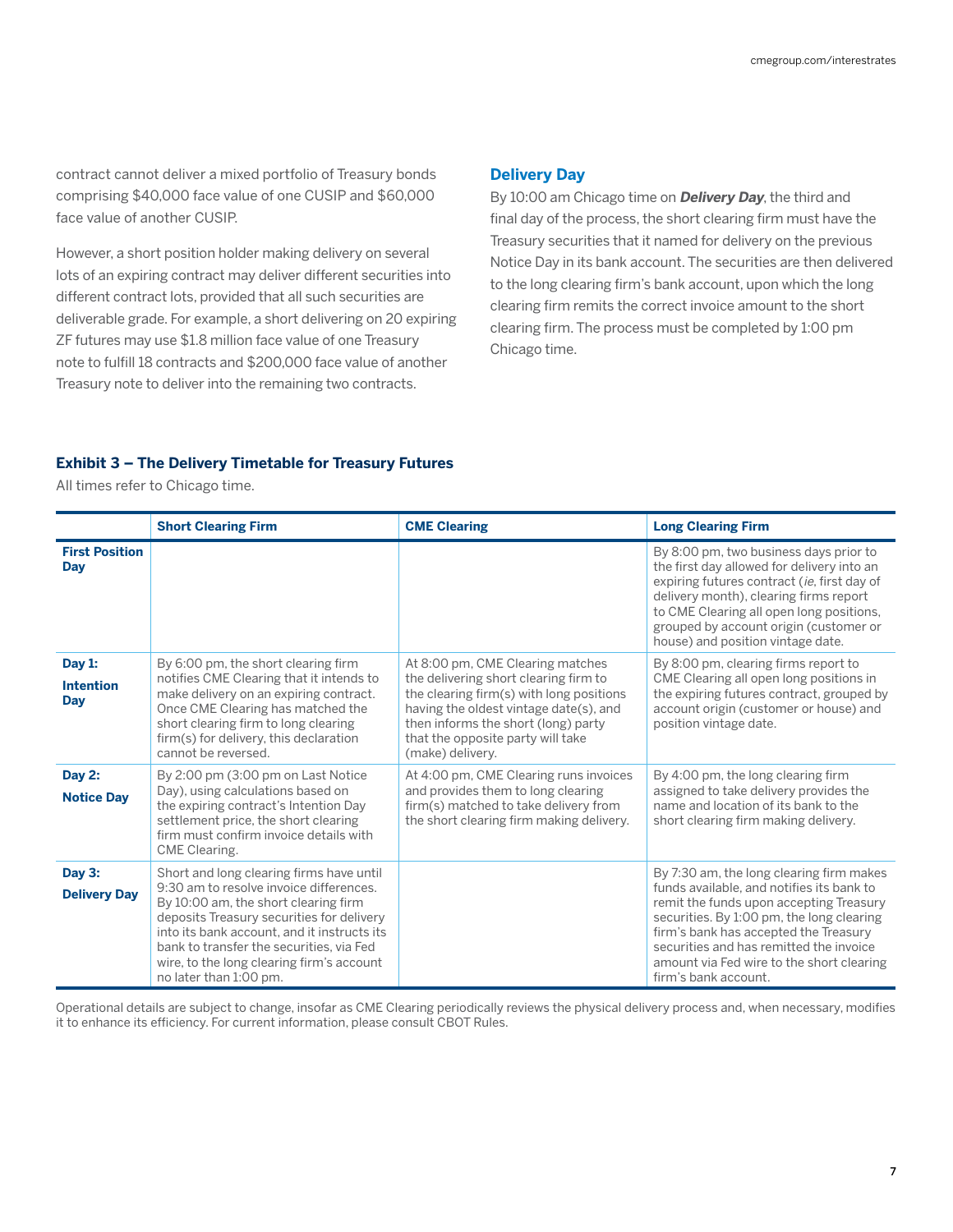# **Similarities and Differences among Contract Critical Dates**

#### **For all Treasury futures:**

First Intention Day and First Position Day occur simultaneously on the second business day before the first business day of the expiring contract's delivery month. First Notice Day is the next business day thereafter. First Delivery Day is the first business day of the contract delivery month.

### **For Long-Term Bond (UB), conventional Bond (ZB), 10-Year Note (TN), and Long-Term Note (ZN) futures:**

Trading in the expiring contract terminates on the seventh business day before the last business day of the delivery month. Last Intention Day is the second business day before the last business day of the delivery month, Last Notice Day is the next-to-last business day, and Last Delivery Day is the last business day.

# **For Intermediate-Term Note (ZF), 3-Year Note (Z3N), and Short-Term Note (ZT) futures:**

Trading in an expiring futures contract terminates on the last business day of the contract delivery month. Last Intention Day is the first business day of the next following calendar month. Last Notice Day and Last Delivery Day are, respectively, the second and third business days of the next following calendar month.<sup>11</sup>

Exhibit 4 illustrates these distinctions with contract critical dates for June 2016 delivery.

| <b>Contract Critical Date</b>   | UB, ZB, TN, and ZN | ZF, Z3N, and ZT |
|---------------------------------|--------------------|-----------------|
| <b>First Intention/Position</b> | Fri, 27 May        | Fri, 27 May     |
| <b>First Notice</b>             | Tue, 31 May        | Tue, 31 May     |
| <b>First Delivery</b>           | Wed. 1 June        | Wed. 1 June     |
| <b>Last Trading</b>             | Tue. 21 June       | Thu. 30 June    |
| <b>Last Intention</b>           | Tue, 28 June       | Fri, 1 July     |
| <b>Last Notice</b>              | Wed. 29 June       | Tue, 5 July     |
| <b>Last Delivery</b>            | Thu. 30 June       | Wed, 6 July     |

# **Exhibit 4 — Contract Critical Dates for Treasury Futures Expiring in June 2016**

<sup>11</sup> To permit notes auctioned during an expiring Treasury futures contract's delivery month to be eligible for delivery, the interval for making delivery in fulfillment of these contracts extends to include the first three business days of the month following the contract's named delivery month. Each month the US Treasury sells a new 7-year note, a new 5-year note, and a new 2-year note. Each such newly issued note is dated as of the last day of its auction month. If the last day of the month is a business day for the US government securities market, then the note is also issued on the last day of the month. If not, the note is issued on the first US government securities market business day of the following month. (A note's dated date and issue date may differ. Both dates are spelled out in the corresponding auction announcement by the US Treasury.)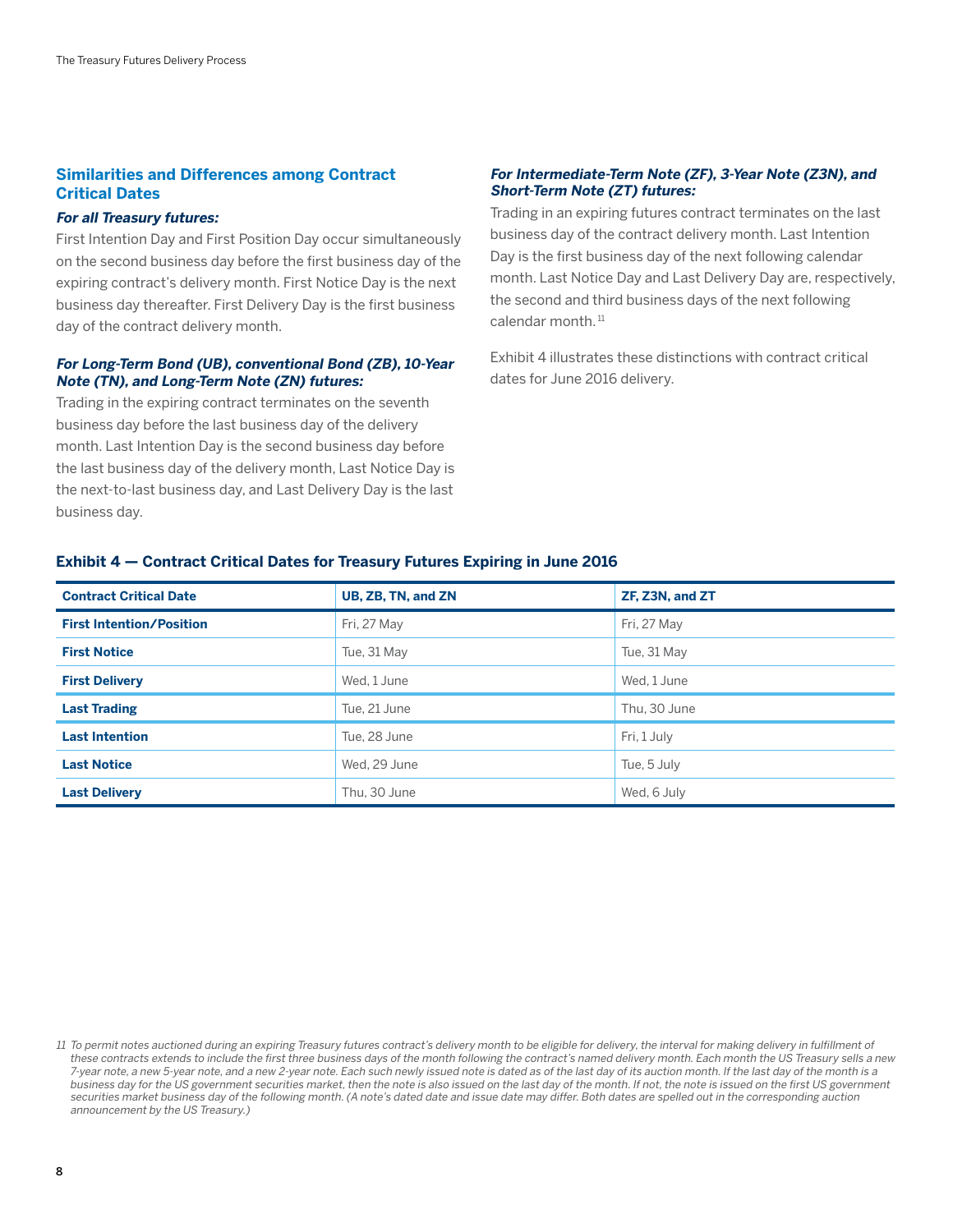# <span id="page-10-0"></span>**MATCHING LONGS TO TAKE DELIVERY FROM SHORTS**

At the end of each Intention Day during a Treasury futures contract delivery month, CME Clearing matches long positions to short positions that have been declared for delivery. Before delving into details of the match process, it is useful to define "position."

 From CME Clearing's standpoint, a short position is defined by a unique combination of two identifiers: the clearing member firm that carries the position, and the position's origin (either the clearing firm's house account or its customer accounts). A long position is defined by a unique combination of three identifiers: clearing firm, origin, and position vintage (the date on which the position was established or, equivalently, the length of time the position has been held).

 From the clearing firm's standpoint, the short position on any given Intention Day is the sum across all of the firm's accounts (including both house accounts and customer accounts) of futures contracts held short for which position holders have declared intent to deliver. A long position is the sum, for each vintage date and origin category, of all outstanding long positions in the expiring contract that are held by the clearing firm's accounts.

# **Overview**

CME Clearing matches longs to accept delivery from short intentioners (the clearing firms carrying short positions that have declared intent to deliver) without regard to which Treasury issue or issues will be delivered. The short position owner on whose behalf a clearing firm has declared intent to deliver is not obliged to identify which Treasury issue or issues she will tender for delivery until Notice Day, the day after long clearing firms have been matched to take delivery from short intentioners.

Matching proceeds in three stages. The first is to determine the pool of long positions to be matched with short intentioners. To assemble the eligible long position pool, CME Clearing begins with the long position(s) having the oldest vintage date. If necessary, it supplements these with some or all of the long position(s) having the next oldest vintage date. It repeats this step until it has established a pool of

long positions that exactly matches the number of contracts declared for delivery by short intentioners.

In the second stage, long positions get matched to short positions declared for delivery on the basis of size. Two clearing member firms will be matched automatically if the total number of short positions declared for delivery at one equals the total number of long positions eligible to take delivery at the other.

In the third stage, matching is on the basis of random selection. CME Clearing begins by randomly choosing a short position, then randomly selecting long positions in sufficient number to match the number of contracts in the short position. It repeats this until all short intentioners are matched with long positions.

The following hypothetical example illustrates.

# **Stage 1: Determination of the Eligible Long Position Pool**

On a given Intention Day during a Treasury futures contract's delivery month, five clearing firms  $-$  F, G, J, K, and M  $-$  declare intent to deliver on short positions totaling 3,150 contracts (Exhibit 6). CME Clearing must assemble a pool of long positions, totaling 3,150 contracts, to take delivery from these short intentioners.

| <b>Clearing Firm and</b><br><b>Account Origin</b> | <b>Number of Contracts</b><br><b>Declared for Delivery</b> |
|---------------------------------------------------|------------------------------------------------------------|
| $F - House$                                       | 900                                                        |
| G – Customer                                      | 100                                                        |
| J – Customer                                      | 1.000                                                      |
| $K$ – Customer                                    | 150                                                        |
| $M$ – Customer                                    | 1.000                                                      |
| Total                                             | 3.150                                                      |

# **Exhibit 6 — Clearing Firms Declaring Intent to Deliver on Short Positions**

Recall that by 8:00 pm Chicago time all clearing firms have reported to CME Clearing their outstanding long positions, aggregated by account origin and vintage. Suppose that on this particular Intention Day the long positions associated with the oldest three vintage dates are as shown in Exhibit 7. (Date 1 represents the oldest vintage, Date 2 the second oldest, and so on.)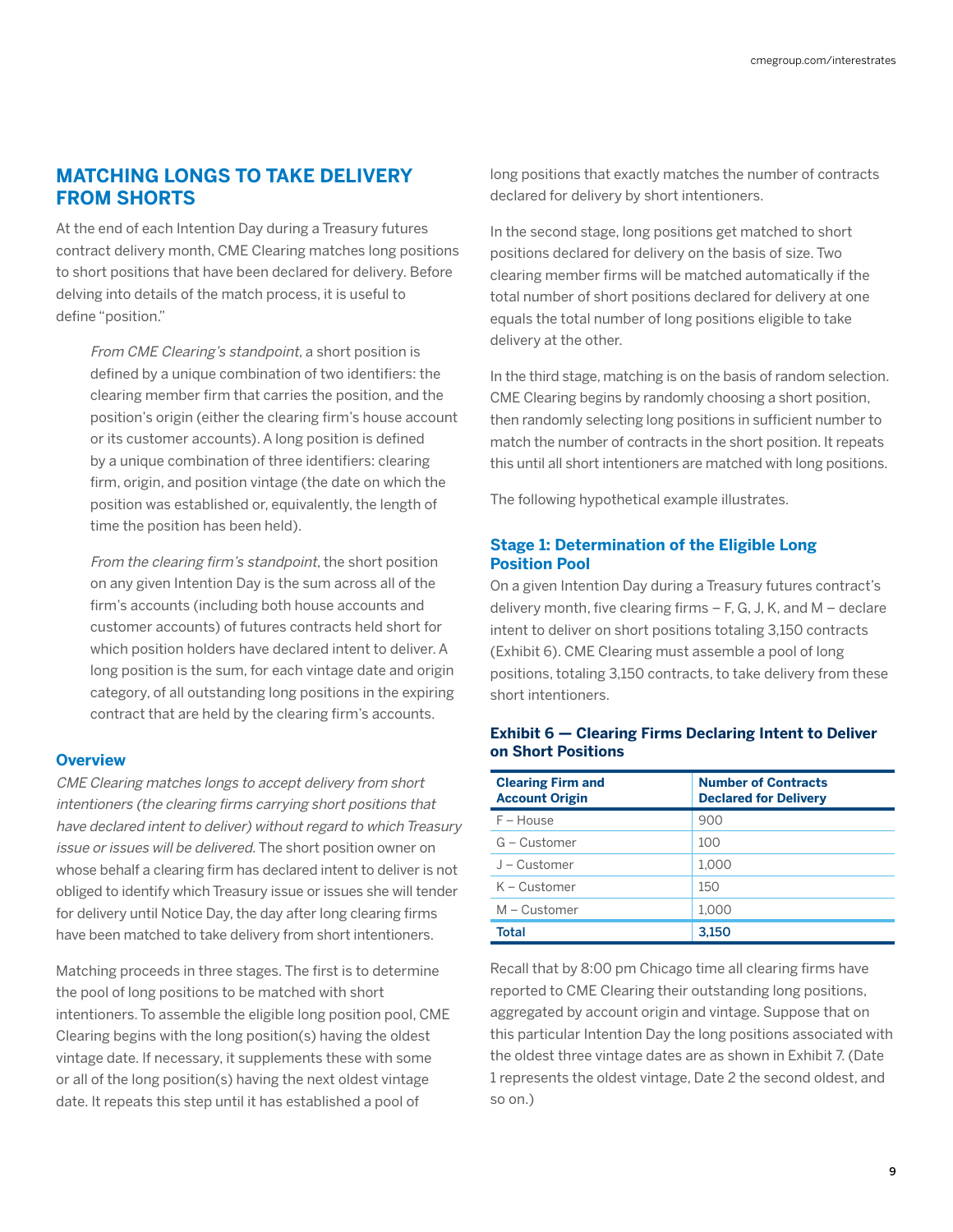# **Exhibit 7 — Long Positions Reported by Clearing Firms, Sorted by Vintage Date**

| <b>Vintage Date and</b><br><b>Total Positions</b><br>(Contracts) | <b>Clearing Firm and</b><br><b>Account Origin</b> | <b>Position Size</b><br>(Contracts) |
|------------------------------------------------------------------|---------------------------------------------------|-------------------------------------|
| Date 1 1.150                                                     | $H$ – Customer                                    | 150                                 |
|                                                                  | $J -$ Customer                                    | 50                                  |
|                                                                  | $J - House$                                       | 950                                 |
| Date 2 150                                                       | $L$ – Customer                                    | 150                                 |
| Date 3 9.000                                                     | $G - H$ ouse                                      | 1.000                               |
|                                                                  | $M -$ Customer                                    | 5.000                               |
|                                                                  | $M - House$                                       | 3.000                               |

To build the eligible long position pool, CME Clearing begins with long positions entered on the oldest vintage date, Date 1. There are three of these, totaling 1,150 contracts, not enough

to match all short positions declared for delivery. CME Clearing moves on to the second oldest vintage date, Date 2, for which there is only one long position for 150 contracts. Adding this to the Date 1 positions brings the eligible long position pool to four pieces, totaling 1,300 contracts, still insufficient.

CME Clearing proceeds to long positions entered on Date 3, for which there are three, totaling 9,000 contracts. Now faced with more contracts than the 1,850 it needs to top up the eligible long position pool, CME Clearing resolves the difference by extracting a prorated share of contracts from each of the Date 3 positions, as illustrated in Exhibit 8. Any prorated amount involving a fractional number of contracts gets rounded down to the nearest integer number of contracts. As shown in the right-hand column, proration and rounding achieves allocation of 1,849 contracts, one contract short of the required 1,850.

# **Exhibit 8 – Prorating Long Positions for Assignment to the Eligible Long Position Pool**

| <b>Clearing Firm and</b><br><b>Account Origin</b> | <b>Position Size</b><br>(Contracts) | <b>Share of Date 3</b><br><b>Total (Percent)</b> | <b>Prorated Shares of 1.850</b><br><b>Contracts Required to</b><br><b>Complete Eligible Long</b><br><b>Position Pool</b> | <b>Prorated Shares of 1,850 Contracts</b><br><b>Rounded Down to Nearest Integer</b><br><b>Number of Contracts</b> |
|---------------------------------------------------|-------------------------------------|--------------------------------------------------|--------------------------------------------------------------------------------------------------------------------------|-------------------------------------------------------------------------------------------------------------------|
| $G - House$                                       | 1.000                               | 11                                               | $0.11 \times 1.850 = 203.5$                                                                                              | 203                                                                                                               |
| $M - House$                                       | 3.000                               | 33                                               | $0.33 \times 1.850 = 610.5$                                                                                              | 610                                                                                                               |
| M – Customer                                      | 5.000                               | 56                                               | $0.56 \times 1.850 = 1.036$                                                                                              | 1.036                                                                                                             |
| <b>Total</b>                                      | 9.000                               | 100                                              | 1.850                                                                                                                    | 1.849                                                                                                             |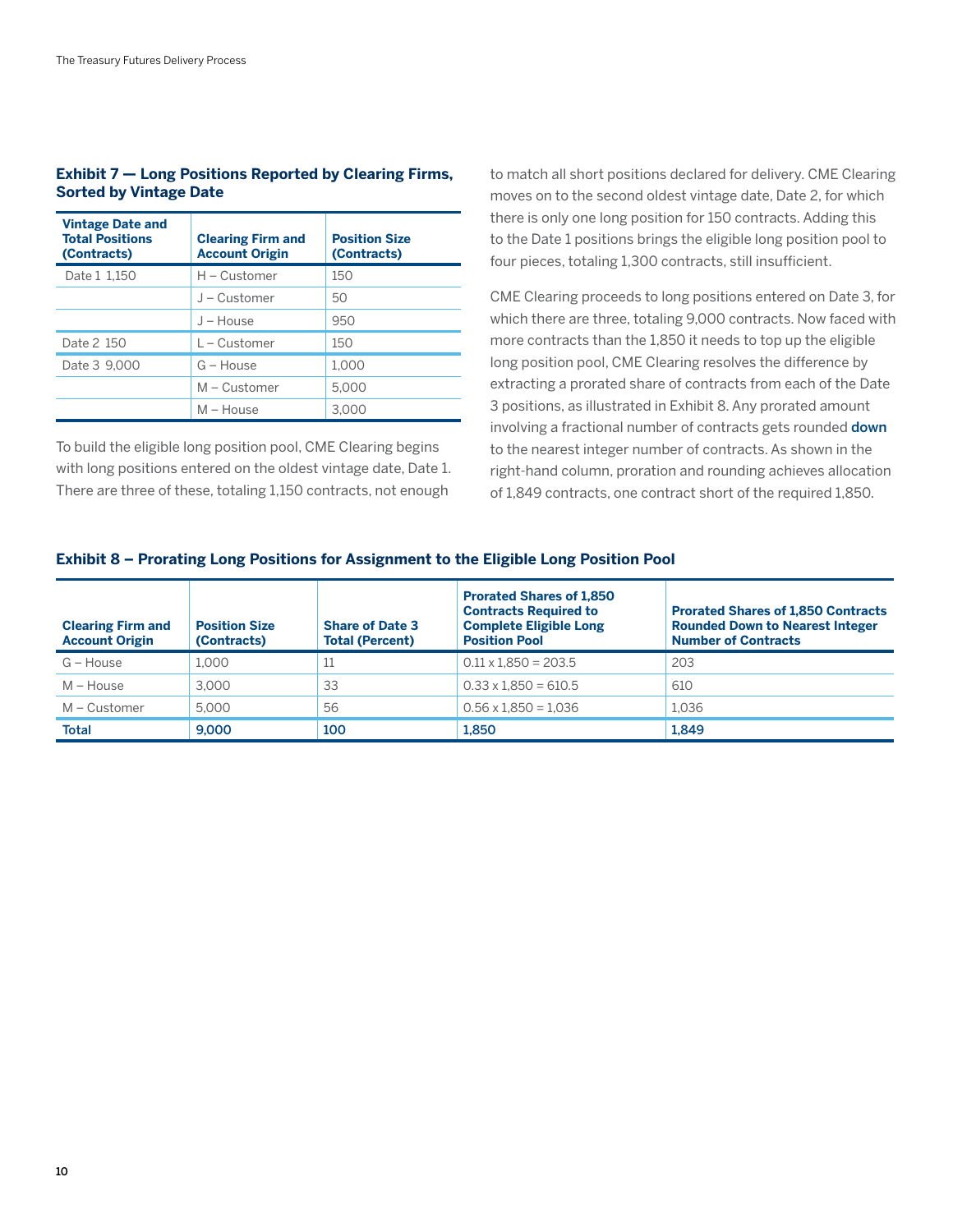For the futures contract left over by rounding, CME Clearing makes assignment by randomly choosing one of the pieces involved in the proration process. In this example, this entails random selection of the house account at clearing firm G, or the house account at firm M, or customer accounts at firm M, with each candidate having one chance in three of being drawn. Assume the winner of the draw is the piece representing the house account at firm M, which now becomes 611 contracts instead of 610. The eligible long position pool, now complete, is shown in Exhibit 9. It contains seven pieces totaling 3,150 contracts, precisely enough to match the 3,150 contracts in the five short positions declared for delivery.13

CME Clearing is now equipped to match the five short intentioners (Exhibit 6) with the seven pieces in the eligible long position pool (Exhibit 9). The process proceeds in two stages.

# **Exhibit 9 — The Eligible Long Position Pool, Ordered by Vintage Date**

| <b>Clearing Firm, Account Origin,</b><br>and Vintage | <b>Eligible Piece (Contracts)</b> |
|------------------------------------------------------|-----------------------------------|
| H – Customer – Date 1                                | 150                               |
| J – Customer – Date 1                                | 50                                |
| $I - House - Date 1$                                 | 950                               |
| 1 – Customer – Date 2                                | 150                               |
| $G - House - Date 3$                                 | 203                               |
| $M -$ Customer – Date 3                              | 611                               |
| $M - House - Date 3$                                 | 1.036                             |
| Total                                                | 3.150                             |

# **Stage 2: Assignment of Longs to Shorts by Size Matching**

Initially, pairs of clearing member firm are matched directly in any instance where the total number of short contracts declared for delivery at one equals the total number of long contracts eligible to take delivery at the other. On each side, long and short, each clearing firm's total encompasses contracts held in both house accounts and customer accounts. Likewise, where a clearing firm carries long positions with

different vintage dates, its total long position is aggregated across vintage dates (Exhibit 10).

| <b>Clearing Firm</b> | <b>Total Contracts</b><br><b>Declared to Make</b><br><b>Delivery</b> | <b>Total Contracts</b><br><b>Eligible for</b><br><b>Assignment to</b><br><b>Take Delivery</b> |
|----------------------|----------------------------------------------------------------------|-----------------------------------------------------------------------------------------------|
| F                    | 900                                                                  |                                                                                               |
| G                    | 100                                                                  | 203                                                                                           |
| Н                    |                                                                      | 150                                                                                           |
|                      | 1,000.                                                               | 1,000                                                                                         |
| K                    | 150                                                                  |                                                                                               |
|                      |                                                                      | 150                                                                                           |
| M                    | 1,000                                                                | 1,647                                                                                         |
| <b>Total</b>         | 3,150                                                                | 3,150                                                                                         |

# **Exhibit 10 – Size Matching of Clearing Member Firms**

In this example, the 1,000 short contracts declared for delivery at firm J are automatically matched to the 1,000 contracts held long at firm J. The 150 contracts declared for delivery at firm K might be assigned to either firm H or firm L, each of which carries a total of 150 contracts eligible to take delivery. CME Clearing breaks the tie by directing the match to the clearing member firm carrying the long position with the oldest vintage date, in this case firm H.

Exhibit 11 summarizes the remaining unmatched short intentioners, and Exhibit 12 displays the remaining unmatched pieces of the eligible long position pool, at completion of Stage 2.

# **Exhibit 11 – Unmatched Short Intentioners at Completion of Size Matching**

| <b>Number of Contracts</b> |
|----------------------------|
|                            |
| 900                        |
| 100                        |
| 1.000                      |
| 2.000                      |
|                            |

<sup>12</sup> To be clear, the object of the random draw is not the entire rounding remnant, but each contract in the rounding remnant. If, for instance, the proration and rounding process had resulted in a rounding remnant of three contracts instead of one, then the random draw described above would have been repeated three times, once for each contract.

13 The fate of the unused portions of the three positions involved in the proration process is explained in What Happens to the Long Position Stack? on page 13.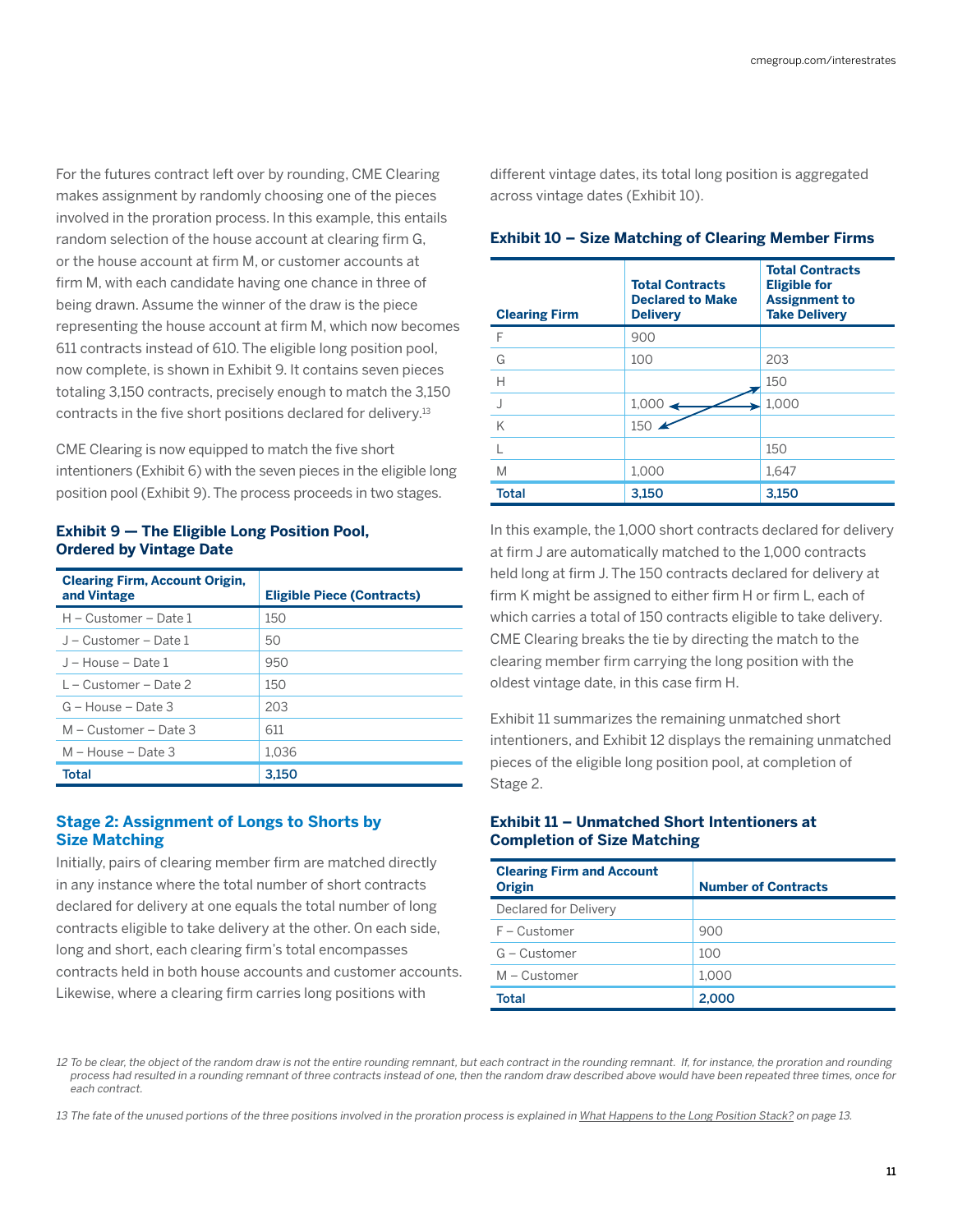# **Exhibit 12 — The Eligible Long Position Pool at Completion of Size Matching**

| <b>Clearing Firm, Account Origin,</b><br>and Vintage | <b>Eligible Piece (Contracts)</b> |
|------------------------------------------------------|-----------------------------------|
| 1 – Customer – Date 2                                | 150                               |
| $G - House - Date 3$                                 | 203                               |
| $M -$ Customer – Date 3                              | 611                               |
| M – House -- Date 3                                  | 1.036                             |
| Total                                                | 2.000                             |

# **Stage 3: Assignment of Longs to Shorts by Random Matching**

Finally CME Clearing matches remaining short intentioners to remaining pieces of the eligible long position pool by random selection. To begin, one of the short intentioners is drawn. Suppose this is firm G, which intends to deliver on 100 contracts held in customer accounts.

CME Clearing then randomly draws one piece from the eligible long position pool. Suppose this is the 1,036-contract house position at firm M. One hundred of the contracts in this piece are matched to firm G's short position, and the remainder of the piece is returned to the eligible long position pool. Exhibit 13 summarizes the eligible long position pool at the end of the first round of random matching.

# **Exhibit 13 — The Eligible Long Position Pool at the End of the First Round of Random Matching**

| <b>Clearing Firm, Account Origin,</b><br>and Vintage | <b>Eligible Piece</b><br>(Contracts) |
|------------------------------------------------------|--------------------------------------|
| 1 -- Customer -- Date 2                              | 150                                  |
| G -- House -- Date 3                                 | 203                                  |
| M – Customer -- Date 3                               | 611                                  |
| M -- House -- Date 3                                 | 936                                  |
| Total                                                | 1.900                                |

CME Clearing then randomly selects a second short intentioner. Suppose it is firm F, which intends to deliver on 900 contracts for its house account.

CME Clearing randomly draws a piece from the eligible long position pool. Suppose this is the 203-contract house position at firm G. To cover firm F's short position will require 697 more contracts, so CME Clearing makes another random

draw from the eligible long position pool. Suppose this is the 936-contract house position at firm M. From this piece 697 contracts are assigned to take delivery from firm F, and the remaining 239 contracts are returned to the eligible long position pool. Exhibit 14 summarizes its status at completion of the second round of random matching.

# **Exhibit 14 — The Eligible Long Position Pool at the End of the Second Round of Random Matching**

| <b>Clearing Firm, Account Origin.</b><br>and Vintage | <b>Eligible Piece (Contracts)</b> |
|------------------------------------------------------|-----------------------------------|
| 1 -- Customer -- Date 2                              | 150                               |
| M – Customer -- Date 3                               | 611                               |
| M -- House -- Date 3                                 | 239                               |
| Total                                                | 1.000                             |

The remaining unmatched short intentioner is firm M, which has declared it will deliver on 1,000 contracts for customer accounts. By design, the three pieces remaining in the eligible long position pool total exactly 1,000 contracts. These are automatically matched to take delivery from firm M.

The process is now complete. Exhibit 15 summarizes the outcome from the vantage of the short intentioners making delivery. Exhibit 16 summarizes from the vantage of the long clearing members assigned to take delivery.

# **Exhibit 15 — To Which Longs Will Each Short Deliver?**

| <b>Short</b>   | <b>Position</b> | <b>Delivers on</b><br>this many<br>contracts | To             |
|----------------|-----------------|----------------------------------------------|----------------|
| $F - H$ ouse   | 900             | 203                                          | $G - H$ ouse   |
|                |                 | 697                                          | $M - House$    |
| G – Customer   | 100             | 100                                          | $M - House$    |
| J - Customer   | 1.000           | 50                                           | J - Customer   |
|                |                 | 950                                          | $J - House$    |
| K - Customer   | 150             | 150                                          | $H$ – Customer |
| $M -$ Customer |                 | 150                                          | $L$ – Customer |
|                | 1.000           | 611                                          | M - Customer   |
|                |                 | 239                                          | $M - House$    |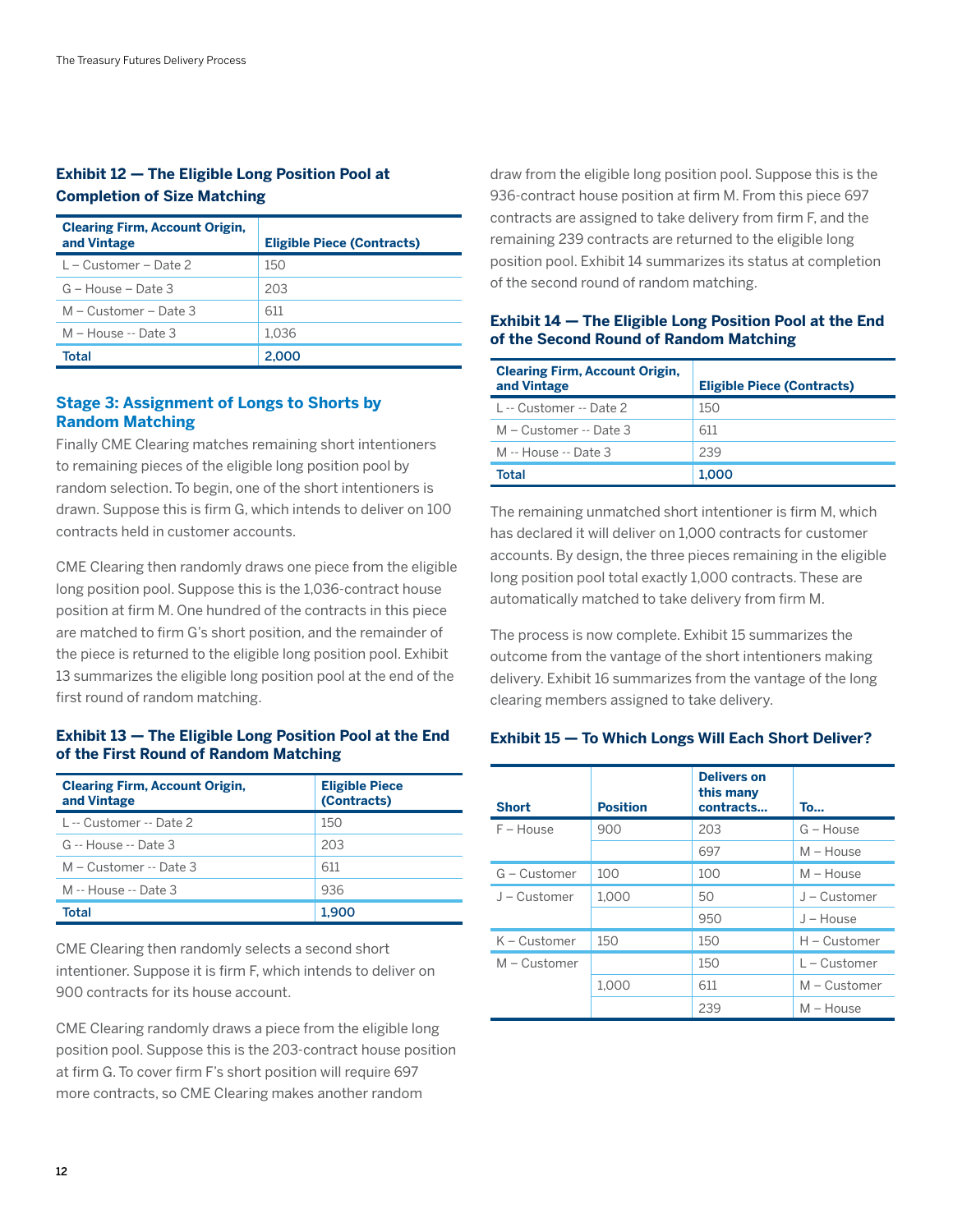# **Exhibit 16 — From Which Shorts Will Each Long Take Delivery?**

|                         |                 | <b>Takes delivery</b><br>on this many |                |
|-------------------------|-----------------|---------------------------------------|----------------|
| Long                    | <b>Position</b> | contracts                             | From           |
| G – House – Date 3      | 203             | 203                                   | $F - House$    |
| H – Customer – Date 1   | 150             | 150                                   | K – Customer   |
| J – Customer – Date 1   | 50              | 1000                                  | J – Customer   |
| J – House – Date 1      | 950             |                                       |                |
| L – Customer – Date 2   | 150             | 150                                   | $M -$ Customer |
| $M -$ Customer – Date 3 | 611             | 611                                   | M - Customer   |
|                         |                 | 697                                   | F – House      |
| $M - House - Date 3$    | 1.036           | 100                                   | $G -$ Customer |
|                         |                 | 239                                   | M – Customer   |

# **What Happens to the Long Position Stack?**

To construct the eligible long position pool, CME Clearing had to extract prorated portions (totaling 1,850 contracts) from long positions with Date 3 vintage (totaling 9,000 contracts). The remainders of each of those long positions (totaling 7,150 contracts) are returned to the top of the long position stack (the roster of long positions, ordered by vintage date, that clearing firms have reported to CME Clearing). See Exhibit 17.

# **Exhibit 17 — The Long Position Stack after the Eligible Long Position Pool Has Been Drawn**

| <b>Vintage Date and</b><br><b>Total Positions</b><br>(Contracts) | <b>Clearing Firm and</b><br><b>Account Origin</b> | <b>Position Size</b><br>(Contracts) |
|------------------------------------------------------------------|---------------------------------------------------|-------------------------------------|
| Date 3 7,150                                                     | $G - House$                                       | 797                                 |
|                                                                  | $M - House$                                       | 2,389                               |
|                                                                  | $M$ – Customer                                    | 3.964                               |
| Date 4                                                           |                                                   |                                     |
| Date 5                                                           |                                                   |                                     |
| Date 6                                                           |                                                   |                                     |

If the ultimate owners of these positions – the house accounts at firm G and firm M, and the customer accounts at firm M – make no net changes to their contract holdings over the coming trading session, then the positions shown in Exhibit 17

will be what firm G and firm M report to CME Clearing at the end of the following business day as their long positions for Vintage Date 3.

In at least two ways, these positions might naturally decrease over the course of the following business day. First, if it is on or before the expiring contract's last trading day, then the account owners might reduce their long positions by selling. Second, for a contract that has ceased trading, an account owner can still reduce her long position by entering into an Exchange for Related Position ("EFRP") transaction in which she tenders futures in exchange for suitable securities or overthe-counter derivative contracts. For expiring UB, ZB, TN, or ZN futures, this route to position exit remains open until noon on the second business day following the last day of trading. For ZF, Z3N, or ZT futures, it is open until noon on the business day following the last day of trading.14

By definition, however, these long positions cannot increase. Any newly added increment would be identified as a newly established long position with a brand new vintage date (namely the following business day).

# **What Happens on Last Intention Day?**

In matching long clearing firms to take delivery from short clearing firms, CME Clearing follows the procedure described above in all instances, including on Last Intention Day. The only difference is that all short contracts outstanding at close of business on Last Intention Day are required to go to delivery. All automatically become short intentioners. Moreover, since short open interest always equals long open interest, all remaining open long positions automatically enter the eligible long position pool.

<sup>14</sup> EFRP transactions both encompass, and are commonly referred to as, Exchange for Physical (EFP) trades. See Rule 538 for Exchange for Related Positions, Chapter 5, CBOT Rulebook, available at <http://www.cmegroup.com/rulebook/CBOT/I/5/5.pdf> or CME Group Market Regulation Advisory Notice Exchange for Related Positions, which is available at http://www.cmegroup.com/rulebook/files/cme-group-Rule-538.pdf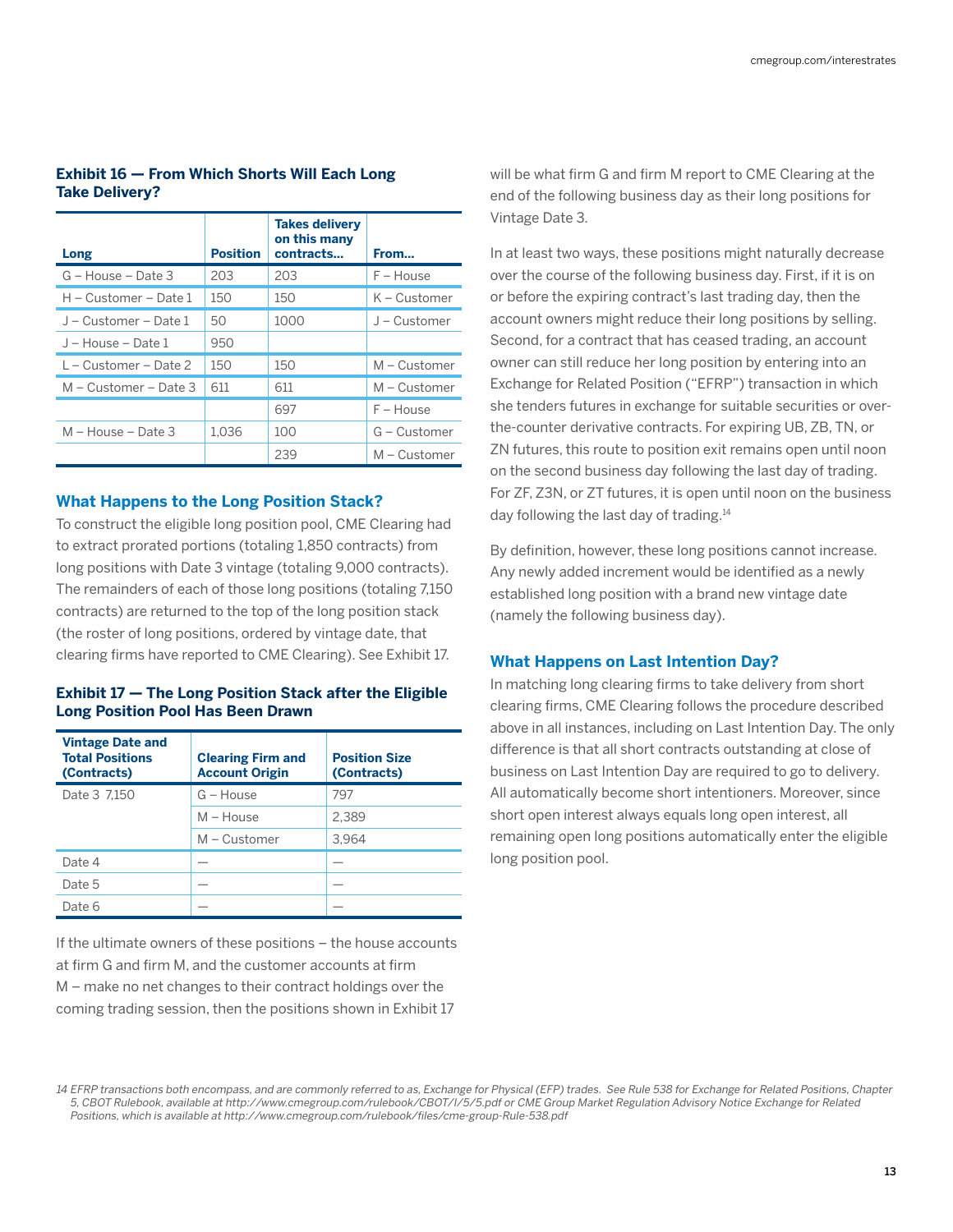# <span id="page-15-0"></span>**INVOICING FOR TREASURY FUTURES DELIVERIES**

On Notice Day CME Clearing informs long clearing firms assigned to take delivery of the details of the Treasury issues (CUSIP numbers, coupon rates, maturity dates) that will be delivered by the short intentioners to whom they have been matched, and the invoice amounts that the short clearing firms must receive in payment. For each contract going to delivery, the invoice amount is the sum of two components:

### **Invoice Amount = Converted Futures Price + Accrued Interest**

# **Converted Futures Price**

The converted futures price is the critical juncture at which the expiring futures contract price formally enters the delivery process. The converted futures price plays the same role in a Treasury futures delivery as the "clean" price plays in a cash market transaction in Treasury securities. For all Treasury futures contracts, the converted futures price is the product of three elements: 15

### **Converted Futures Price =**

**Contract Scale Factor x Futures Settlement Price x Conversion Factor**

# **Contract Scale Factor**

…accounts for differences in contract notional size among Treasury futures. For UB, US, TN, ZN, or ZF futures, it is \$1,000 per contract price point (making notional size of \$100,000 per contract). For Z3N or ZT futures, it is \$2,000 per contract price point (making notional size of \$200,000 per contract).

#### **Futures Settlement Price**

…is always expressed in price points and fractions of price points, with par equal to 100 points. If the owner of a short position in an expiring contract declares intent to deliver at any time prior to the contract's last trading day, then the invoice calculation is based on the futures daily settlement price for the Intention Day on which she declares. If the short position holder declares intent to deliver at any time on or after the contract's last trading day, then the invoice calculation is based on the contract's final settlement price.<sup>16</sup>

#### **Conversion Factor**

Regardless of when the short chooses to deliver, multiple Treasury issues will be available to her to fulfill contract. To make deliverable grade Treasury securities roughly comparable to one another, the futures settlement price that determines the invoice amount is adjusted to account for the characteristics of the Treasury issue tendered for delivery. This adjustment is accomplished through a system of conversion factors. The conversion factor for any given deliverable grade issue represents the price at which \$1 face value, if transacted and settled during the futures contract delivery month, would yield 6 percent.<sup>17</sup>

### **Accrued Interest**

The short clearing firm making delivery also invoices the long clearing firm taking delivery for any coupon interest that has accrued but has not been paid as of the delivery date. Accrual of Treasury coupon interest is computed on the basis of the actual number of days in the semi-annual interval between the last coupon payment preceding delivery and the coupon payment next following delivery, as set forth in Exhibit 18.18

15 Normal rounding conventions apply to the Converted Futures Price: The amount on the left-hand side of the equation gets rounded to the nearest penny, or rounded up to the nearest penny in the case of a computed amount ending in a half-cent (\$0.005).

16 Useful to recall in this connection is that the last day of trading for ZF, Z3N, and ZT futures differs from the last day of trading in other Treasury Note and Bond futures. (See Similarities and Differences among Contract Critical Dates on page 8.)

17 Conversion factors are determined and published by the Exchange and are available from most quote vendors. To obtain conversion factors, or to learn how they are computed, please visi[t http://www.cmegroup.com/trading/interest-rates/treasury-conversion-factors.html]( http://www.cmegroup.com/trading/interest-rates/treasury-conversion-factors.html ) 

18 Coupon accrual conventions for Treasury bonds and notes are defined in the Code of Federal Regulations. See 31 CFR Part 306 – "General Regulations Governing U.S. Securities, Subpart E -- Interest" and 31 CFR Part 356 – "Sale and Issue of Marketable Book-Entry Treasury Bills, Notes and Bonds, Appendix B." The latter of these is available as Department of the Treasury Circular, Public Debt Series No 1-93.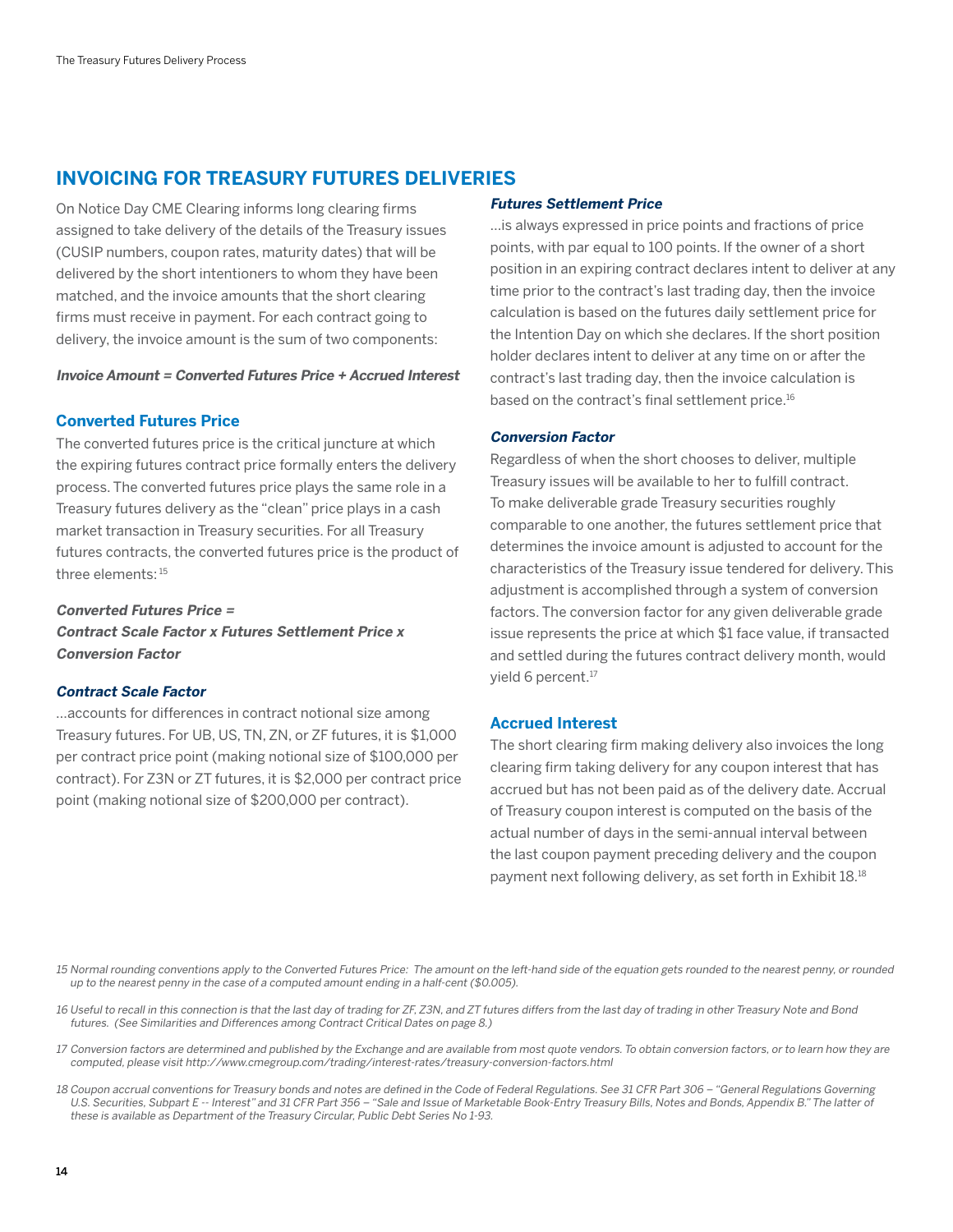For each futures contract lot going to delivery, the accrued interest amount is computed in four steps. The first is to determine the semiannual coupon amount per \$1,000 of face value of the note or bond being delivered:

**Semiannual Coupon Amount = (Coupon Rate x \$1,000) / 2**

Using this result and Exhibit 18, find the daily rate of interest accrual:

**Daily Interest per \$1,000 Face Value = Semiannual Coupon Amount / Days in Half-Year from Last Coupon Payment to Next Coupon Payment**

|                                              | Beginning and ending days are the 1st or the 15th of<br>months listed under interest period (number of days). |                  |                     | Beginning and ending days are the last days of<br>months listed under interest period (number of days). |  |
|----------------------------------------------|---------------------------------------------------------------------------------------------------------------|------------------|---------------------|---------------------------------------------------------------------------------------------------------|--|
| <b>Interest Period</b>                       | <b>Regular Year</b>                                                                                           | <b>Leap Year</b> | <b>Regular Year</b> | <b>Leap Year</b>                                                                                        |  |
| January to July                              | 181                                                                                                           | 182              | 181                 | 182                                                                                                     |  |
| February to August                           | 181                                                                                                           | 182              | 184                 | 184                                                                                                     |  |
| March to September                           | 184                                                                                                           | 184              | 183                 | 183                                                                                                     |  |
| April to October                             | 183                                                                                                           | 183              | 184                 | 184                                                                                                     |  |
| May to November                              | 184                                                                                                           | 184              | 183                 | 183                                                                                                     |  |
| June to December                             | 183                                                                                                           | 183              | 184                 | 184                                                                                                     |  |
| July to January                              | 184                                                                                                           | 184              | 184                 | 184                                                                                                     |  |
| August to February                           | 184                                                                                                           | 184              | 181                 | 182                                                                                                     |  |
| September to March                           | 181                                                                                                           | 182              | 182                 | 183                                                                                                     |  |
| October to April                             | 182                                                                                                           | 183              | 181                 | 182                                                                                                     |  |
| November to May                              | 181                                                                                                           | 182              | 182                 | 183                                                                                                     |  |
| December to June                             | 182                                                                                                           | 183              | 181                 | 182                                                                                                     |  |
| One year (any two<br>consecutive half years) | 365                                                                                                           | 366              | 365                 | 366                                                                                                     |  |

# **Exhibit 18 — Day Counts for Treasury Notes and Bonds**

Source: 31 CFR Part 356, Department of the Treasury Circular, Public Debt Series No 1-93

Then calculate the accrued interest amount per \$1,000 face value. This result should be rounded to five decimal places, using standard rounding procedures:

**Accrued Interest per \$1,000 Face Value = Daily Interest per \$1,000 Face Value x Days between Last Coupon Payment and Delivery Day** Finally, one scales up this result to the face value required for futures contract delivery. For 3-Year or 2-Year Note futures, this means multiplying by 200. For any other Treasury futures contract, it means multiplying by 100.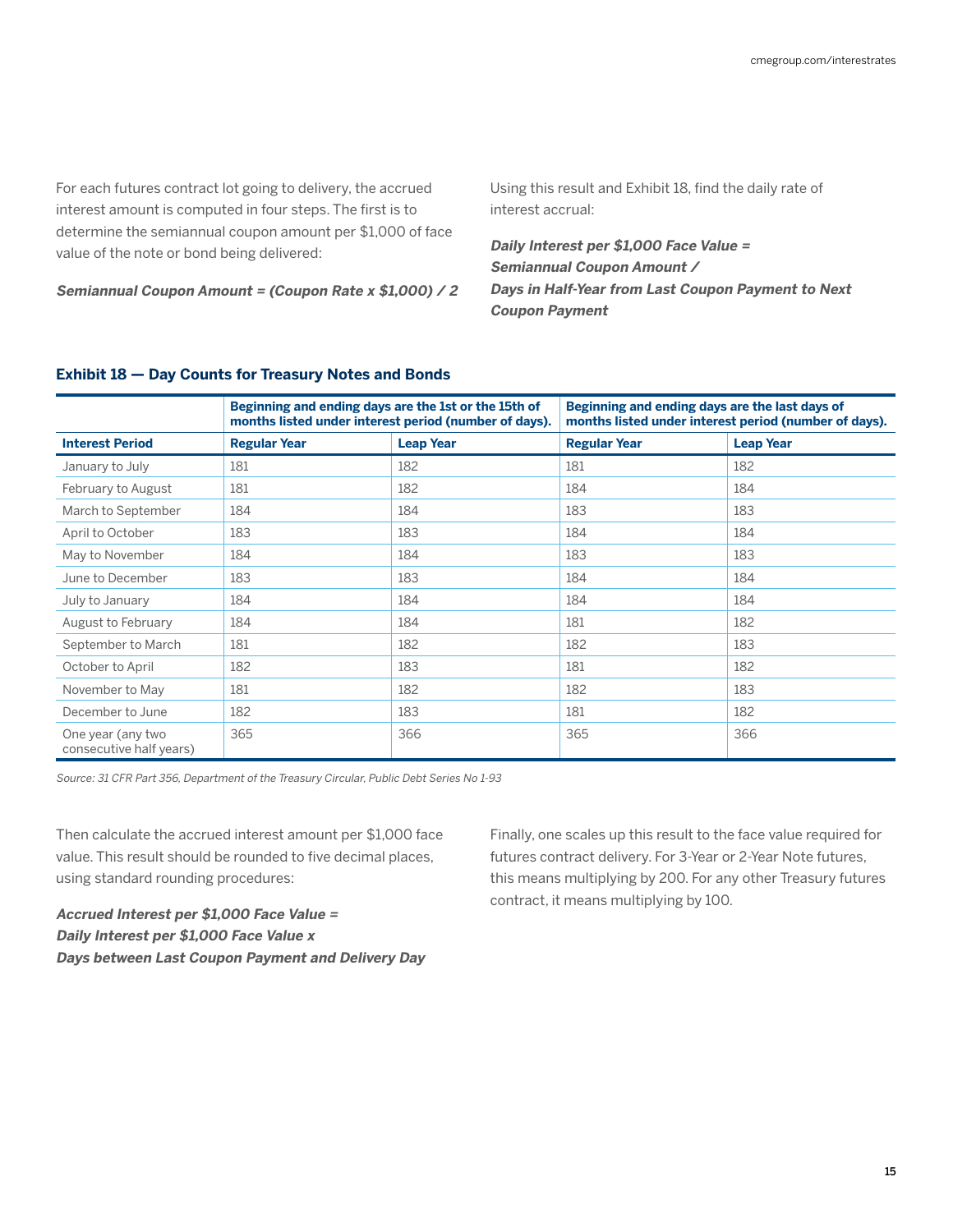# **Example**

Assume it is late March 2016. A hypothetical short position holder declares on 29 March (Last Intention Day) that on 31 March (Last Delivery Day) she will deliver on one expiring March 2016 "Ultra" 10-Year Treasury Note contract (TNH6). The short plans to fulfill delivery with \$100,000 face value of the 2% of 15 Aug 2025. What is the correct invoice amount?

Because trading in TNH6 futures terminated on Monday, 21 March, delivery invoicing will be based on the contract final settlement price: 140 and 2/32nds, or 140.0625. The Exchange's conversion factor tables show the conversion factor applicable to delivery of the 2% of Aug 2025 note into TNH6 to be 0.7191. Given that the notional size of the TN contract is \$1,000 per price point, the converted futures price is:

# **\$100,718.94 = \$1,000 contract size x 140.0625 price x 0.7191 conversion factor**

To get the accrued interest amount for delivery on 31 March, first determine the note's semiannual coupon payment. For \$1,000 face value of the 2% of Aug 2025, this will be

# **\$10 = (0.02 x \$1,000) / 2**

The delivered note pays coupon interest every 15 February and 15 August. Exhibit 18 confirms that the half-year from the last coupon payment before delivery (15 February 2016) to the next coupon payment after delivery (15 August 2016) spans 182 days.19 Thus, coupon interest will accrue over this half-year interval at the following daily rate per \$1,000 face value:

# **\$0.054945055 per day = \$10 / 182 days**

The interval over which coupon interest will accrue until the delivery date spans 45 days, from and including 15 February 2016, to and not including 31 March 2016. Thus, accrued interest per \$1,000 face value is:

# **\$2.47253 (rounded to five decimal places) = \$0.054945055 per day x 45 days**

Because one contract lot comprises 100 units of \$1,000 face value each, one multiplies result this by 100 to get \$247.253. Applying normal rounding procedures, the final accrued interest amount is \$247.25.

Combining these results, one obtains the correct invoice amount:

# **\$100,966.19 = \$100,718.94 principal + \$247.25 accrued interest**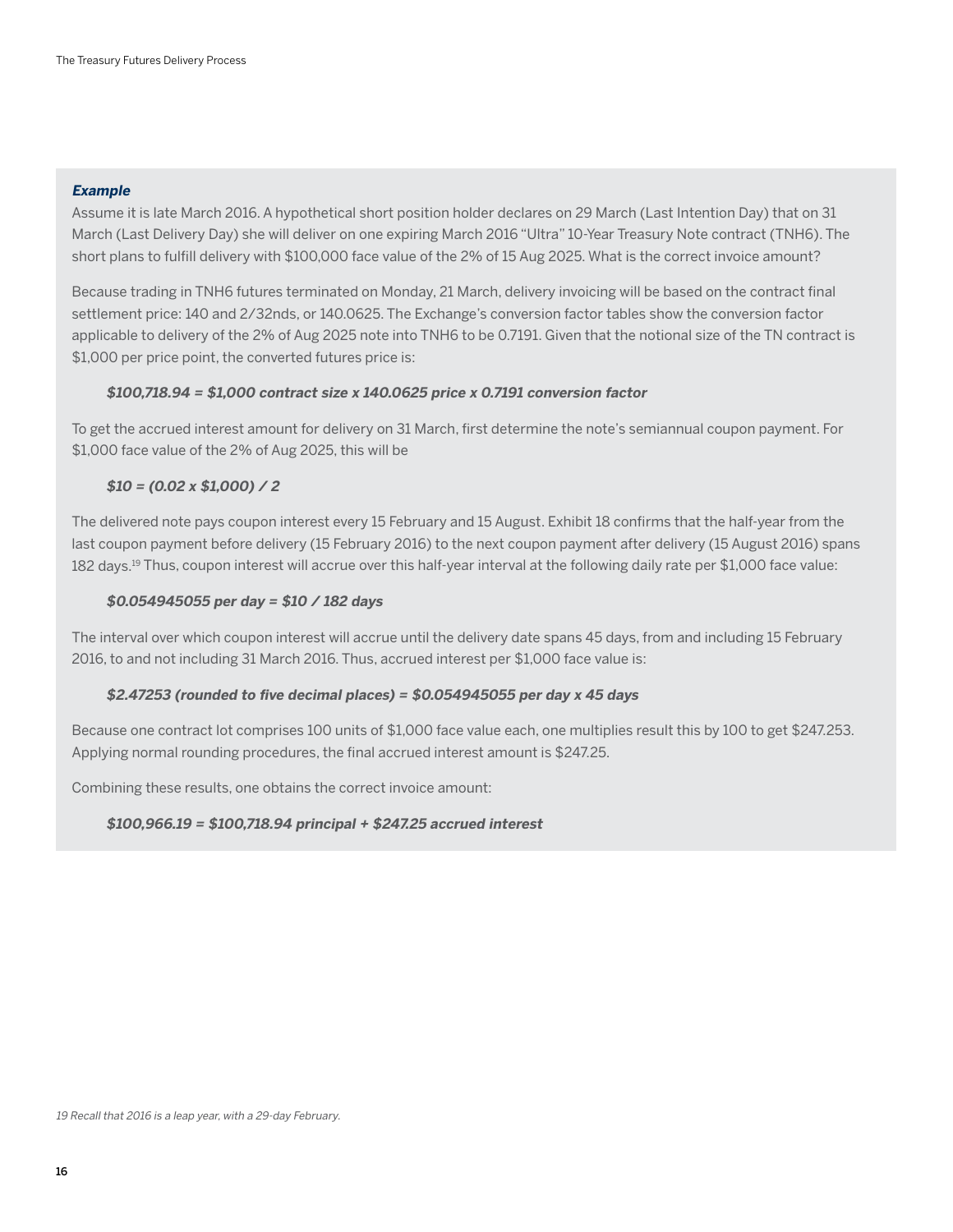# <span id="page-18-0"></span>**A HISTORICAL OVERVIEW OF PHYSICAL DELIVERY**

We remarked at the outset that physical delivery on Treasury futures is a paradox, simultaneously pivotal and rare. Over the last 27 years the average share of delivery into expiring contracts is a mere 2.6 percent of mature open interest.20 (See middle column of Exhibit 19.)

The incidence of delivery tends to be higher for futures for shorter underlying term-to-maturity exposures. Thus, for Long-Term Bond futures and conventional Bond futures the average share of mature open interest taken to delivery is light, around 1.4 percent. For Long-Term and Intermediate-Term Note futures, it's in the neighborhood of 2.5 percent. For Short-Term Note futures, it's 5.0 percent.

# **Exhibit 19 — Treasury Futures Deliveries and Delivery Activity, 1991-2017**

For Long-Term Bond (UB) futures, median value of contract delivery months from March 2010 through December 2017.

For all other futures, median values of contract delivery months from March 1991 through December 2017.

| <b>Futures Contract</b>                              | <b>Physical</b><br><b>Deliveries as</b><br><b>Percent of</b><br><b>Mature Open</b><br><b>Interest</b> | <b>Open Interest</b><br>on First<br><b>Position Day</b><br>as Percent of<br><b>Mature Open</b><br><b>Interest</b> |
|------------------------------------------------------|-------------------------------------------------------------------------------------------------------|-------------------------------------------------------------------------------------------------------------------|
| Long-Term "Ultra" Bond (UB)                          | 09                                                                                                    | 14.5                                                                                                              |
| Bond (ZB)                                            | 1.6                                                                                                   | 39.9                                                                                                              |
| Long-Term $(6 \frac{1}{2})$ to 10-Year)<br>Note (ZN) | 2.1                                                                                                   | 39.0                                                                                                              |
| Intermediate-Term (5-Year)<br>Note (FV)              | 2.4                                                                                                   | 41.1                                                                                                              |
| Short-Term (2-Year) Note (ZT)                        | 3.5                                                                                                   | 38.1                                                                                                              |
| Total                                                | 2.6                                                                                                   | 38.4                                                                                                              |

 A useful alternative measure is the open interest in an expiring contract that remains on its First Position Day ("FPD"). As the right-hand column of Exhibit 16 indicates, over the long term around 38 percent of a contract's mature open interest tends to remain open at close of FPD.

This measure directly gauges the willingness of open interest holders to involve themselves in physical delivery, irrespective of whether their contracts actually go to delivery. To see why this is so, recall that FPD is the earliest point in an expiring contract's delivery cycle at which a short holder can declare intent to deliver, and at which a long holder might be assigned to take delivery. A long holder not wanting to take delivery might nonetheless maintain her position through FPD and into the delivery month, for at least two reasons:

 Suppose the rate of carry in contract-grade notes or bonds is expected to be positive during the interval between the expiring contract's first and last delivery days. That is, assume market conditions are such that the coupon interest that a deliverable-grade security will pay is expected to exceed the cost of financing ownership of it (through, eg, repurchase agreements or other means of borrowing). Under these conditions, a short holder who contemplates making delivery has at least one financial incentive to wait until the contract's last delivery day. With this in mind, a long position holder might choose to carry her position into the delivery month. If so, she plays the odds that no short position holder would elect to make delivery earlier than the end of the delivery month.

 Suppose the long position owner has acquired her futures position very recently. Perhaps she is aware that, on any given day from FPD onward, CME Clearing will search out long positions with oldest vintages when it constructs its eligible pool of longs to accept deliveries from short intentioners. With this in mind she might play the odds that there are outstanding long positions with older vintages than hers, and that these longs, and not she, will be assigned to accept early deliveries.

In both instances nothing is for certain. The long holder knows there is a chance, no matter how remote, that she might be tapped to take delivery. In its essence the choice between holding the expiring contract position (and for how long) versus rolling out of it (and when) remains a gamble.

20 Mature open interest in an expiring futures contract is defined as the median daily level of contract open interest during the 42 business days ending on, and including, the contract's First Position Day – essentially the prevailing level of open interest during the two months ending with the contract's First Position Day.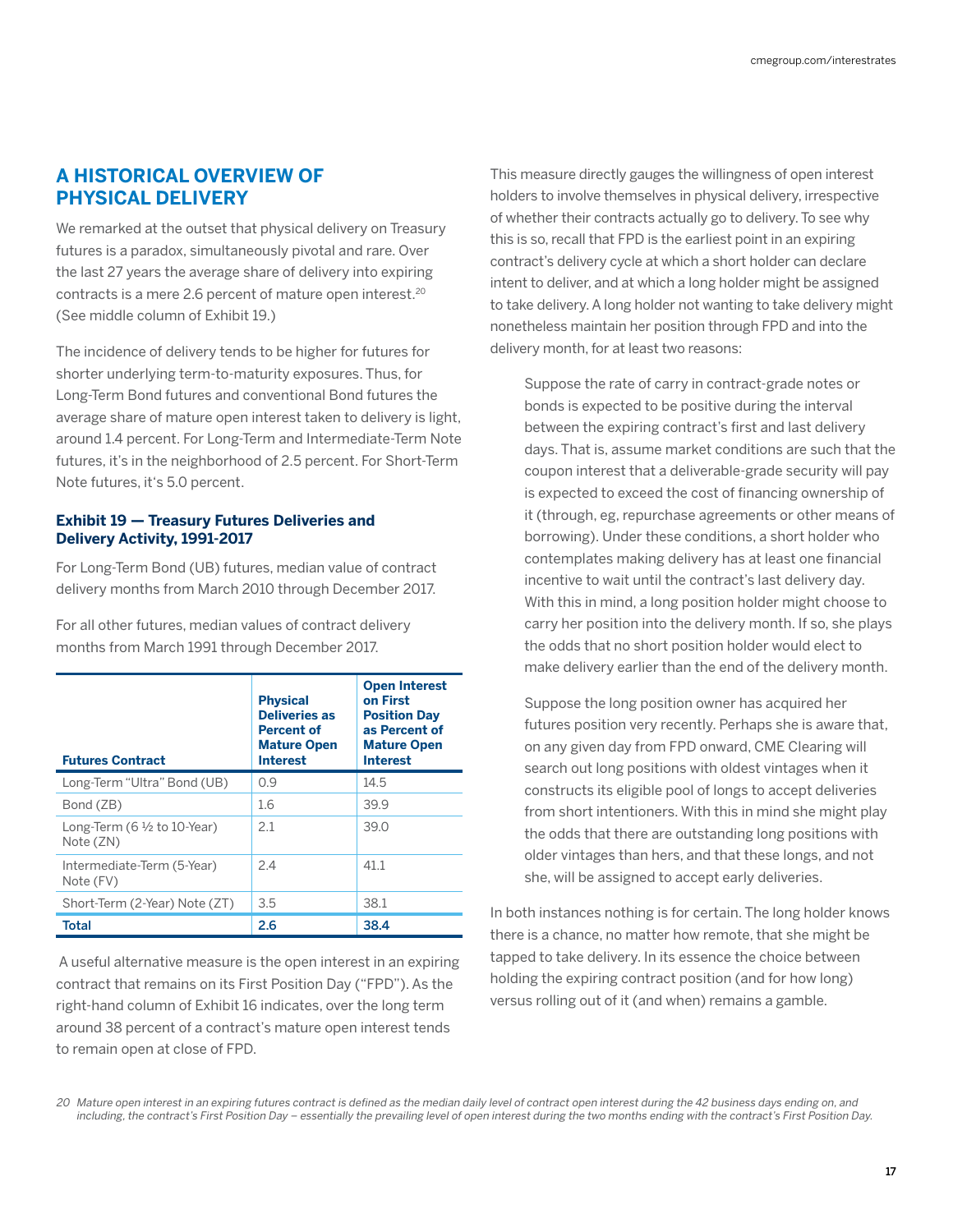Because the secular proportions of delivery and FPD open interest shown in Exhibit 19 are 27-year median levels, they conceal that both measures have drifted lower more or less steadily since the early 1990s (Exhibit 20). During 1991-5 the aggregate pace of physical delivery signified around 5.5 percent of futures mature open interest. Since 2010 it has fallen to 0.8 percent. Likewise, the share of mature open interest in expiring contracts that remains open on First Position Day has shrunk from roughly 65 percent in the early 1990s to around 14 percent since 2010.

# **Exhibit 20 – Trends in Treasury Futures Deliveries and Delivery Activity, 1991-2017**

Left Scale: Aggregate open interest in expiring contracts on FPD as percent of aggregate contract mature open interest.

Right Scale: Aggregate number of expiring contracts delivered as percent of aggregate contract mature open interest.

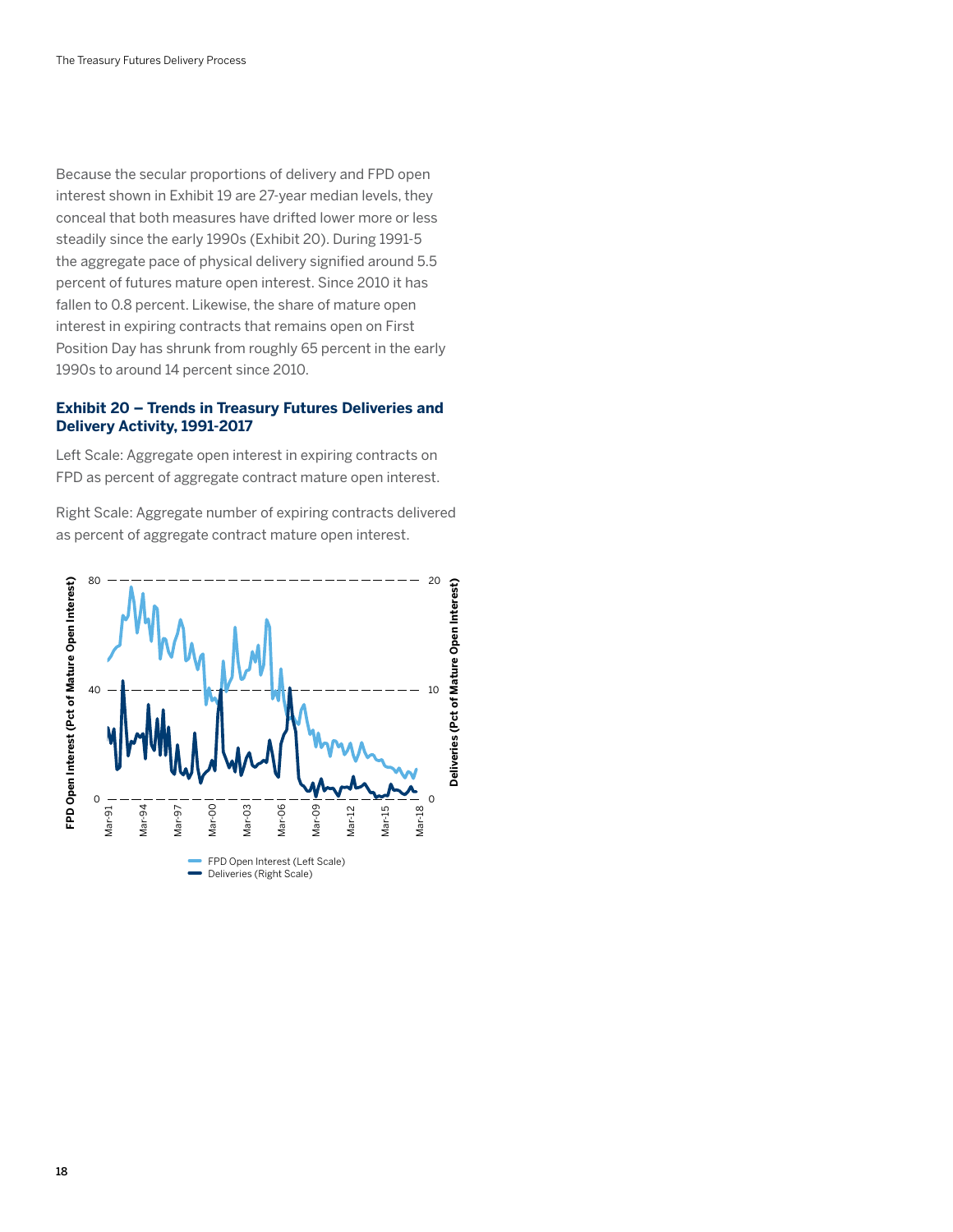# <span id="page-20-0"></span>**APPENDIX – TREASURY FUTURES CONTRACT SPECIFICATIONS**

|                          | <b>All Contracts</b>                                                                                                                                                                                                                                                                                                                                                                                                                                                                                                                                                                                                             |
|--------------------------|----------------------------------------------------------------------------------------------------------------------------------------------------------------------------------------------------------------------------------------------------------------------------------------------------------------------------------------------------------------------------------------------------------------------------------------------------------------------------------------------------------------------------------------------------------------------------------------------------------------------------------|
| <b>Delivery Months</b>   | Mar, Jun, Sep, Dec                                                                                                                                                                                                                                                                                                                                                                                                                                                                                                                                                                                                               |
| <b>Delivery Method</b>   | Physical delivery of contract grade US Treasury securities via the Federal Reserve book-entry wire-transfer system.<br>Delivery invoice price equals the futures contract settlement price, times the size of the futures contract price point, times<br>a conversion factor, plus accrued interest from the delivered security's last coupon payment date to the futures contract<br>delivery date. The conversion factor, computed and published by the Exchange, represents the price of \$1 face value of the<br>delivered security to yield 6 percent per annum as of the first day of the futures contract delivery month. |
| <b>Trading Hours</b>     | CME Globex: 5:00 pm - 4:00 pm, Chicago time, Sunday - Friday<br>Trading in an expiring contract ceases at 12:01 pm, Chicago time, on the contract's last trading day.                                                                                                                                                                                                                                                                                                                                                                                                                                                            |
| <b>Daily Price Limit</b> | None                                                                                                                                                                                                                                                                                                                                                                                                                                                                                                                                                                                                                             |

|                          | <b>Long-Term US Treasury Bond Futures</b>                                                                                                                                                                                                                                                                                                                 |
|--------------------------|-----------------------------------------------------------------------------------------------------------------------------------------------------------------------------------------------------------------------------------------------------------------------------------------------------------------------------------------------------------|
| <b>Contract Size</b>     | One Treasury bond having face value at maturity of \$100,000                                                                                                                                                                                                                                                                                              |
| <b>Deliverable Grade</b> | Treasury bonds with remaining term to maturity of at least 25 years from the first day of the delivery month.                                                                                                                                                                                                                                             |
| <b>Price Quote</b>       | Par is on the basis of 100 points, with each point equal to \$1,000. For example, 80-16 represents 80 and 16/32 points.<br>Minimum price increment is one thirty-second of one point (\$31.25 per contract) except for intermonth spreads, for which<br>minimum price increment is one quarter of one thirty-second of one point (\$7.8125 per contract). |
| <b>Last Trading Day</b>  | Seventh business day preceding the last business day of the delivery month                                                                                                                                                                                                                                                                                |
| <b>Last Delivery Day</b> | Last business day of the delivery month                                                                                                                                                                                                                                                                                                                   |
| <b>Product Codes</b>     | Globex: UB<br>Clearing: UBE                                                                                                                                                                                                                                                                                                                               |

|                          | <b>US Treasury Bond Futures</b>                                                                                                                                                                                                                                                                                                                                             |
|--------------------------|-----------------------------------------------------------------------------------------------------------------------------------------------------------------------------------------------------------------------------------------------------------------------------------------------------------------------------------------------------------------------------|
| <b>Contract Size</b>     | One Treasury bond having face value at maturity of \$100,000                                                                                                                                                                                                                                                                                                                |
| <b>Deliverable Grade</b> | Treasury bonds with remaining term to maturity of at least 15 years but less than 25 years from the first day of the delivery<br>month.                                                                                                                                                                                                                                     |
| <b>Price Quote</b>       | Par shall be on the basis of 100 points, with each point equal to \$1,000. For example, 80-16 represents 80 and 16/32 points.<br>Minimum price increment shall be one thirty-second of one point (\$31.25 per contract) except for intermonth spreads,<br>where the minimum price increment shall be one quarter of one thirty-second of one point (\$7.8125 per contract). |
| <b>Last Trading Day</b>  | Seventh business day preceding the last business day of the delivery month                                                                                                                                                                                                                                                                                                  |
| <b>Last Delivery Day</b> | Last business day of the delivery month                                                                                                                                                                                                                                                                                                                                     |
| <b>Product Codes</b>     | Globex: ZB<br>Clearing: 17                                                                                                                                                                                                                                                                                                                                                  |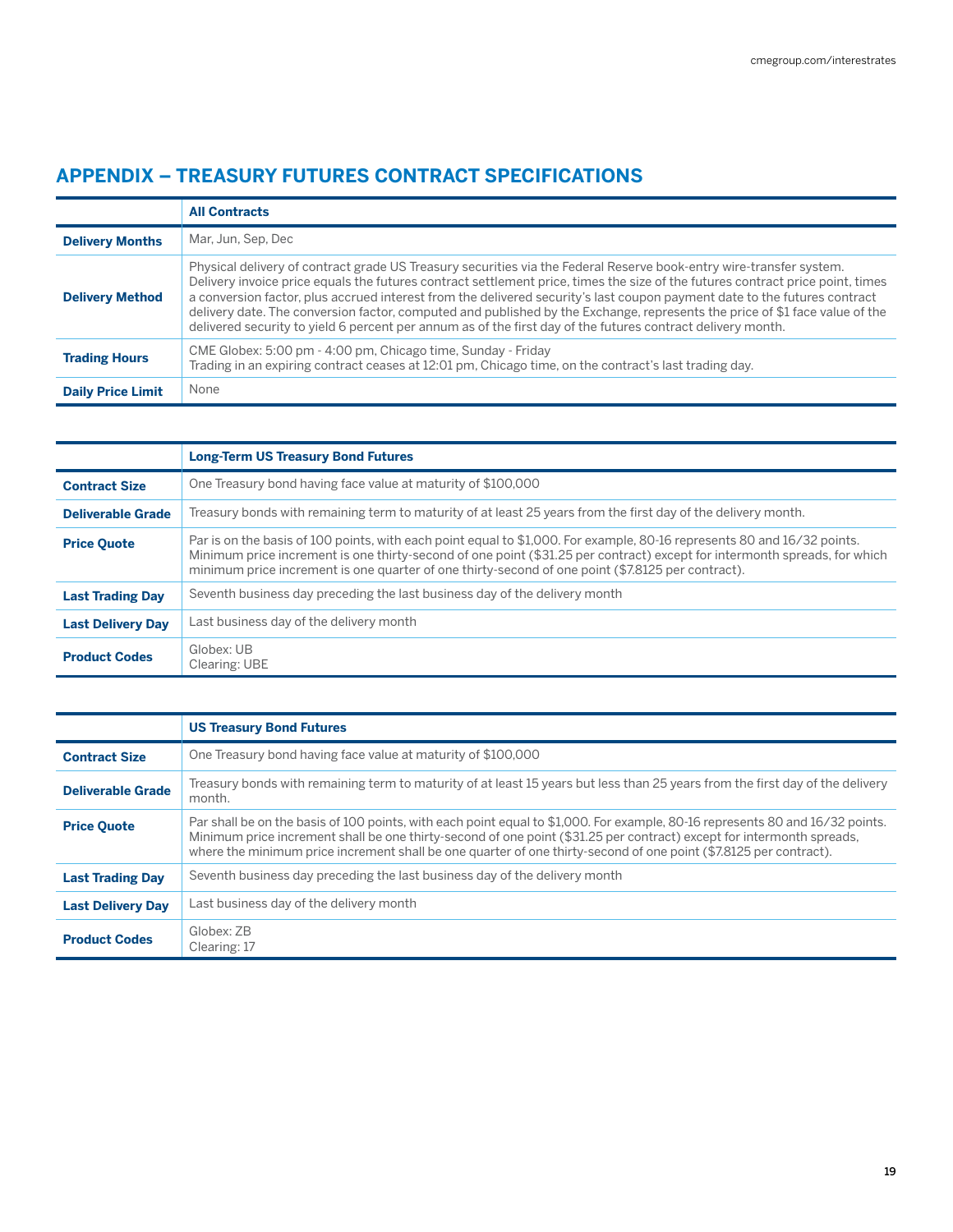|                          | <b>10-Year US Treasury Note Futures</b>                                                                                                                                                                                                                                                                                                                                                                                                    |
|--------------------------|--------------------------------------------------------------------------------------------------------------------------------------------------------------------------------------------------------------------------------------------------------------------------------------------------------------------------------------------------------------------------------------------------------------------------------------------|
| <b>Contract Size</b>     | One Treasury note having face value at maturity of \$100,000                                                                                                                                                                                                                                                                                                                                                                               |
| <b>Deliverable Grade</b> | Treasury notes with remaining term to maturity of at least 9 years 5 months, but not more than 10 years, from the first day<br>of the delivery month.                                                                                                                                                                                                                                                                                      |
| <b>Price Quote</b>       | Par shall be on the basis of 100 points, with each point equal to \$1,000. For example, 84-16 represents 84 and 16/32<br>points, and 84-165 represents 84 and 16.5/32 points. Minimum price increment shall be one half of one thirty-second of<br>one point (\$15.625 per contract) except for intermonth spreads, where the minimum price fluctuation shall be one quarter<br>of one thirty-second of one point (\$7.8125 per contract). |
| <b>Last Trading Day</b>  | Seventh business day preceding the last business day of the delivery month                                                                                                                                                                                                                                                                                                                                                                 |
| <b>Last Delivery Day</b> | Last business day of the delivery month                                                                                                                                                                                                                                                                                                                                                                                                    |
| <b>Product Codes</b>     | Globex: TN<br>Clearing: TN                                                                                                                                                                                                                                                                                                                                                                                                                 |

|                          | Long-Term (6-1/2 to 10-Year) US Treasury Note Futures                                                                                                                                                                                                                                                                                                                                                                                      |
|--------------------------|--------------------------------------------------------------------------------------------------------------------------------------------------------------------------------------------------------------------------------------------------------------------------------------------------------------------------------------------------------------------------------------------------------------------------------------------|
| <b>Contract Size</b>     | One Treasury note having face value at maturity of \$100,000                                                                                                                                                                                                                                                                                                                                                                               |
| <b>Deliverable Grade</b> | Treasury notes with remaining term to maturity of at least 6 years 6 months, but not more than 10 years, from the first day<br>of the delivery month.                                                                                                                                                                                                                                                                                      |
| <b>Price Quote</b>       | Par shall be on the basis of 100 points, with each point equal to \$1,000. For example, 84-16 represents 84 and 16/32<br>points, and 84-165 represents 84 and 16.5/32 points. Minimum price increment shall be one half of one thirty-second of<br>one point (\$15.625 per contract) except for intermonth spreads, where the minimum price fluctuation shall be one quarter<br>of one thirty-second of one point (\$7.8125 per contract). |
| <b>Last Trading Day</b>  | Seventh business day preceding the last business day of the delivery month                                                                                                                                                                                                                                                                                                                                                                 |
| <b>Last Delivery Day</b> | Last business day of the delivery month                                                                                                                                                                                                                                                                                                                                                                                                    |
| <b>Product Codes</b>     | Globex: ZN<br>Clearing: 21                                                                                                                                                                                                                                                                                                                                                                                                                 |

|                          | <b>Medium-Term (5-Year) US Treasury Note Futures</b>                                                                                                                                                                                                                                                                                                                         |
|--------------------------|------------------------------------------------------------------------------------------------------------------------------------------------------------------------------------------------------------------------------------------------------------------------------------------------------------------------------------------------------------------------------|
| <b>Contract Size</b>     | One Treasury note having face value at maturity of \$100,000                                                                                                                                                                                                                                                                                                                 |
| <b>Deliverable Grade</b> | Treasury notes with original term to maturity of not more than 5 years 3 months, and remaining term to maturity of not<br>less than 4 years 2 months, from the first day of the delivery month.                                                                                                                                                                              |
| <b>Price Quote</b>       | Par shall be on the basis of 100 points, with each point equal to \$1,000. For example, 91-16 represents 91 and 16/32 points,<br>91-162 represents 91 and 16.25/32 points, 91-165 represents 91 and 16.5/32 points, and 91-167 represents 91 and 16.75/32<br>points. Minimum price increment shall be one quarter of one thirty-second of one point (\$7.8125 per contract). |
| <b>Last Trading Day</b>  | Last business day of the delivery month                                                                                                                                                                                                                                                                                                                                      |
| <b>Last Delivery Day</b> | Third business day following the Last Trading Day                                                                                                                                                                                                                                                                                                                            |
| <b>Product Codes</b>     | Globex: ZF<br>Clearing: 25                                                                                                                                                                                                                                                                                                                                                   |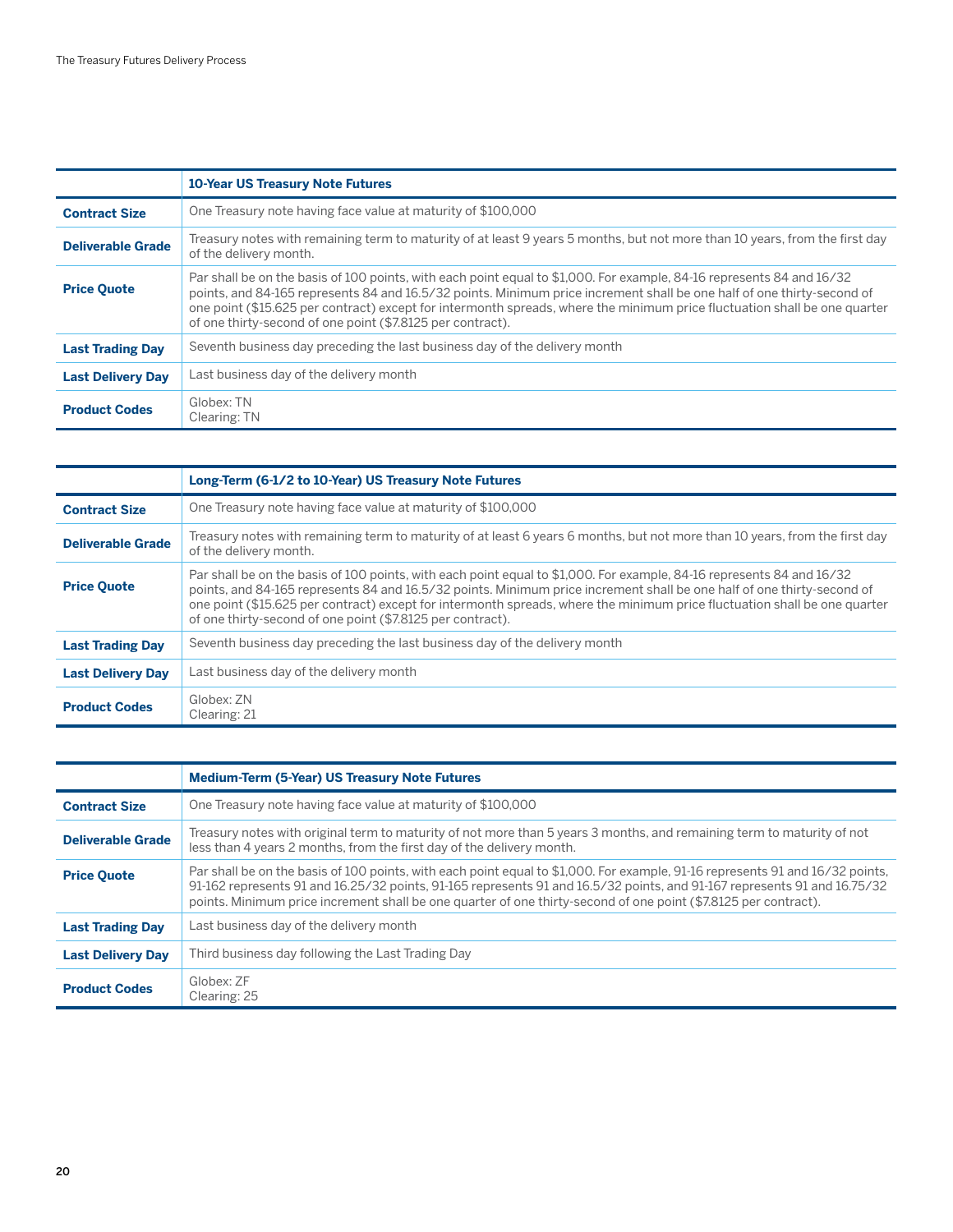|                          | <b>3-Year US Treasury Note Futures</b>                                                                                                                                                                                                                                                                                                                                       |
|--------------------------|------------------------------------------------------------------------------------------------------------------------------------------------------------------------------------------------------------------------------------------------------------------------------------------------------------------------------------------------------------------------------|
| <b>Contract Size</b>     | One Treasury note having face value at maturity of \$200,000                                                                                                                                                                                                                                                                                                                 |
| <b>Deliverable Grade</b> | Treasury notes with original term to maturity of not more than 5 years 3 months from the first day of the delivery month,<br>remaining term to maturity of at least 2 years 9 months from the first day of the delivery month, and remaining term to<br>maturity of not more than 3 years from the last day of the delivery month.                                           |
| <b>Price Quote</b>       | Par shall be on the basis of 100 points, with each point equal to \$2,000. For example, 91-16 represents 91 and 16/32<br>points, 91-162 represents 91 and 16.25/32 points, 91-165 represents 91 and 16.5/32 points, and 91-167 represents 91 and<br>16.75/32 points. Minimum price increment shall be one quarter of one thirty-second of one point (\$15.625 per contract). |
| <b>Last Trading Day</b>  | Last business day of the delivery month                                                                                                                                                                                                                                                                                                                                      |
| <b>Last Delivery Day</b> | Third business day following the Last Trading Day                                                                                                                                                                                                                                                                                                                            |
| <b>Product Codes</b>     | Globex: Z3N<br>Clearing: 3YR                                                                                                                                                                                                                                                                                                                                                 |

|                          | <b>Short-Term (2-Year) US Treasury Note Futures</b>                                                                                                                                                                                                                                                                                                                          |
|--------------------------|------------------------------------------------------------------------------------------------------------------------------------------------------------------------------------------------------------------------------------------------------------------------------------------------------------------------------------------------------------------------------|
| <b>Contract Size</b>     | One Treasury note having face value at maturity of \$200,000                                                                                                                                                                                                                                                                                                                 |
| <b>Deliverable Grade</b> | Treasury notes with original term to maturity of not more than 5 years 3 months from the first day of the delivery month,<br>remaining term to maturity of at least 1 year 9 months from the first day of the delivery month, and remaining term to<br>maturity of not more than 2 years from the last day of the delivery month.                                            |
| <b>Price Quote</b>       | Par shall be on the basis of 100 points, with each point equal to \$2,000. For example, 91-16 represents 91 and 16/32<br>points, 91-162 represents 91 and 16.25/32 points, 91-165 represents 91 and 16.5/32 points, and 91-167 represents 91 and<br>16.75/32 points. Minimum price increment shall be one quarter of one thirty-second of one point (\$15.625 per contract). |
| <b>Last Trading Day</b>  | Last business day of the delivery month                                                                                                                                                                                                                                                                                                                                      |
| <b>Last Delivery Day</b> | Third business day following the Last Trading Day                                                                                                                                                                                                                                                                                                                            |
| <b>Product Codes</b>     | Globex: ZT<br>Clearing: 26                                                                                                                                                                                                                                                                                                                                                   |

# **For more information on Interest Rate products, visit [cmegroup.com/interestrates](http://cmegroup.com/interestrates).**